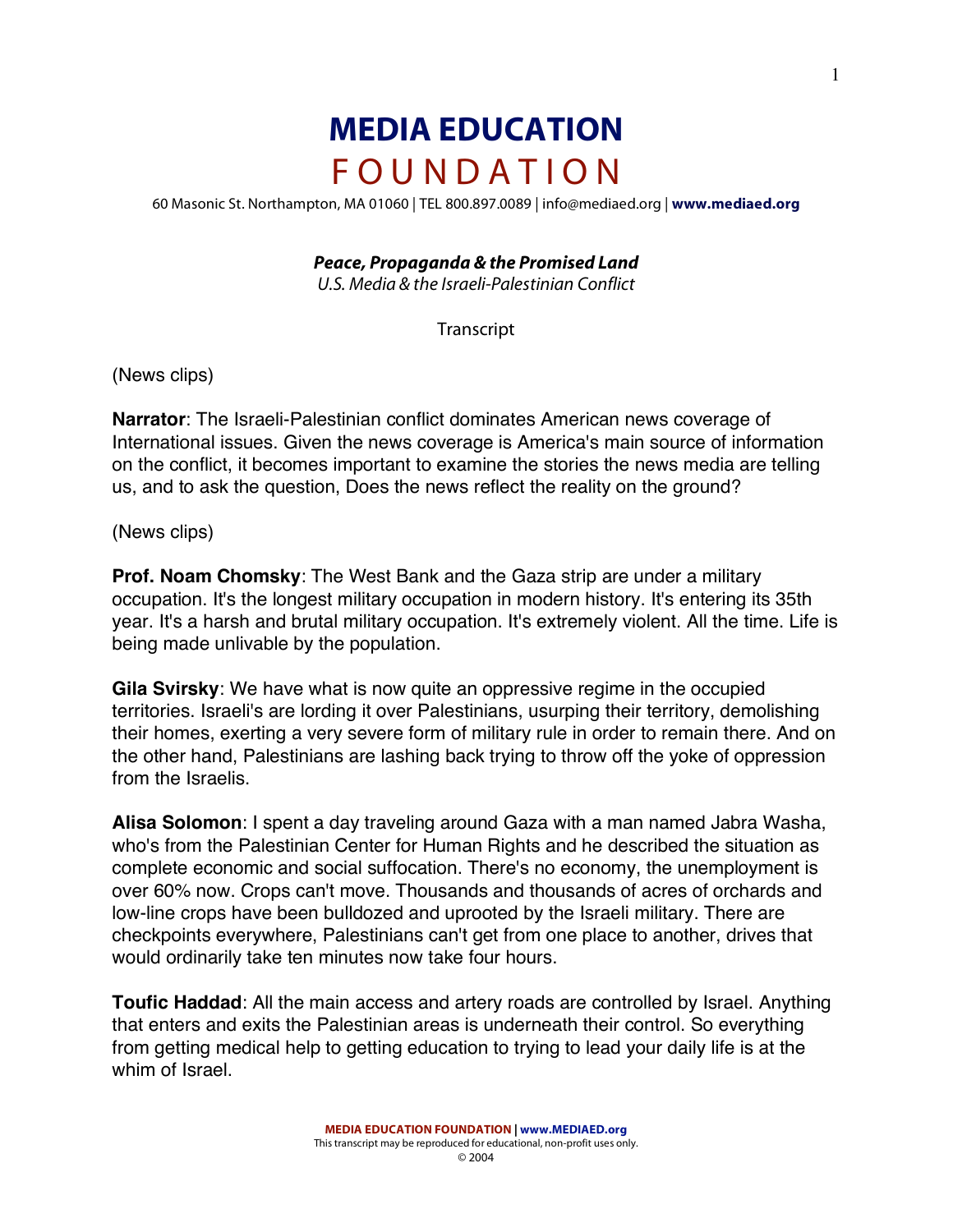**Major Stav Adivi**: There are hundreds of checkpoints in the West Bank. Every Palestinian has to walk through a single ride, two or three check points. And the system of those checkpoints makes Palestinian ordinary people's life miserable.

**Gila Svirsky**: It can even reach very immediate forms of oppression, such as not being able to leave your homes during curfew hours, as the Palestinians are forced sometimes to remain in their home day after day, because the Israeli army says, We don't want you out of the house, on the street. It means they can't buy food, can't send their children to school, can't walk across the street to their neighbor's, can't get medical attention, can't do any of the basic things that you must leave your home to do. That's a horrible way to live your life.

**Rabbi Michael Lerner**: Since the Intifada Number 2 began; you have a muchheightened level of repression. Often these towns or villages are surrounded by the Israeli army, and people aren't allowed to go out of their village to next door. It's basically a horrendous situation. It's like living in a very big jail.

**Prof. Neve Gordon**: When one lives under oppression, and there is no other way out, and he's being violated every day by violent means, then sometimes the only way out of that situation is through violence. Particularly if the one who is violating your rights, and taking away your freedom is ruthless. And uses systematic methods of violence to oppress you. Like torture.

**Narrator**: Amnesty International has regularly documented serious Human Rights violations by Israeli military forces in the Occupied territories. Including unlawful killings, torture and ill treatment of prisoners, wanton destruction of homes with residents still inside, the blocking of ambulances, denial of humanitarian assistance, and the use of Palestinian civilians as human shields. And has gone so far as to label them, War Crimes.

**Gila Svirsky**: We don't see the suffering that the Palestinians are undergoing through occupation. We don't really understand how bad the occupation is for them. No empathy. No sympathy. No sight of women being able to reach a hospital to give birth and children and their babies dying at the checkpoint because they can't get through. If you don't see that, your heart doesn't skip a beat and say, Something's wrong with the occupation.

**Alisa Solomon**: That's what's become so twisted. That the dearth of reporting, the absence of images, the lack of analysis, the void of voices, describing the experience of Palestinians under occupation is so vast that people have no idea that the occupation is going on.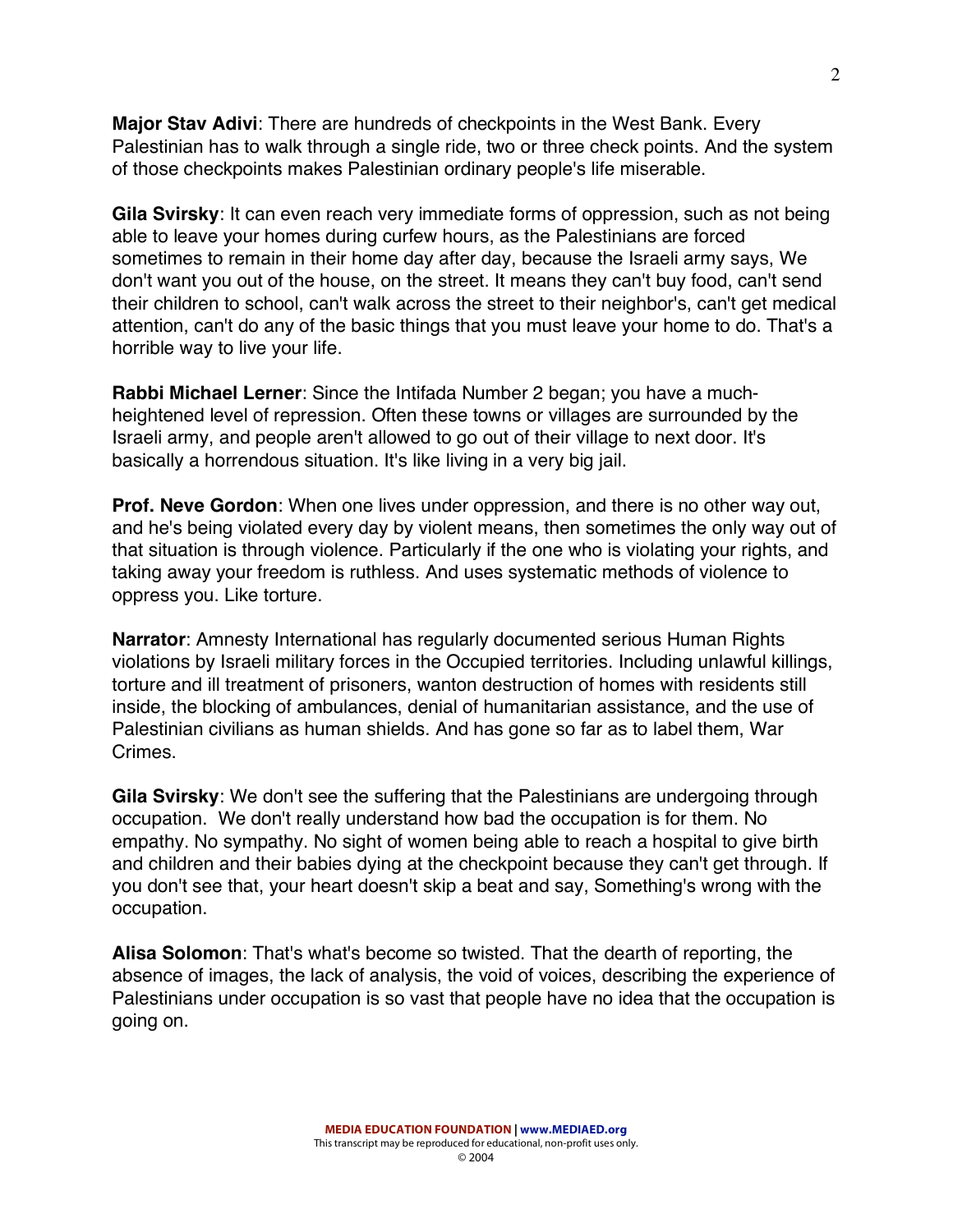#### **AMERICAN MEDIA: OCCUPIED TERRITORY**

**Narrator**: Americans rely on the news media for information about events occurring around the world. News, especially television news, exerts a powerful influence on our perceptions, telling us which events are important and shaping our understanding of the issues. Given the central role played by the United States in the Middle East conflict, and thus the vital role played by American voters, influencing U.S. media coverage of the conflict is crucial. Controlling the images and words used to explain the conflict has become an important extension of the struggle.

**Prof. Robert Jensen**: Israel is really fighting a war on two fronts. The first is a military campaign being waged in the occupied territories against the Palestinian people. And the second is a PR campaign being waged here in the U.S., through the American media. To ensure continued support for Israel's occupation. Alan Pinkus, Council General for Israel in New York and the Co-coordinator for Israel's PR efforts, was recently quoted as saying, we are currently in a conflict with the Palestinians, and engaging in a successful PR campaign is part of winning the conflict. So you could say that in addition to the military occupation of the West Bank and Gaza, Israel is also involved in an attempt to ideologically occupy the American media.

**Narrator**: The roots of Israel's public relations campaign go back to the 1982 Israeli invasion of Lebanon that earned it worldwide criticism. In particular, the massacre of Palestinian civilians at the refugee camps of Sabra and Shatila. To the Israeli government, the problem was not the deaths of thousands of civilians; rather it was the damage to Israel's public image. A public relations disaster in need of damage control.

**Robert Fisk**: They surrounded Beirut, in three months 17,300 people, almost all of them civilians, were killed. I saw many thousands of their bodies. Then came the massacre of Sabra and Shatila, by Israel's own allies, the camp was surrounded by Israeli troops. And they desperately said, what went wrong? It was concluded that the problem was there wasn't good enough Public Relations.

**Prof. Robert Jensen**: After the Public Relations disaster of Lebanon, Israel decided to set up permanent institutional structures to control how Americans would think about the Middle East. In 1983, Israel launched the Hazborrah project. The aim of which was to ensure good press in the U.S. media. The goal was to train Israeli diplomats in communications and public relations. For example they trained press officers in Israeli consulates in the U.S. to ensure that American journalists would write stories favorable to Israel. As one of these press officers said in the 1980s, he had breakfast, lunch and dinner with journalists, and that a typical day would involve conversations with producers at leading news and TV talk shows about the content of the program. He described it as, in fact, quote, "a joint formulation of ideas." This targeting of the American media goes on in the present day.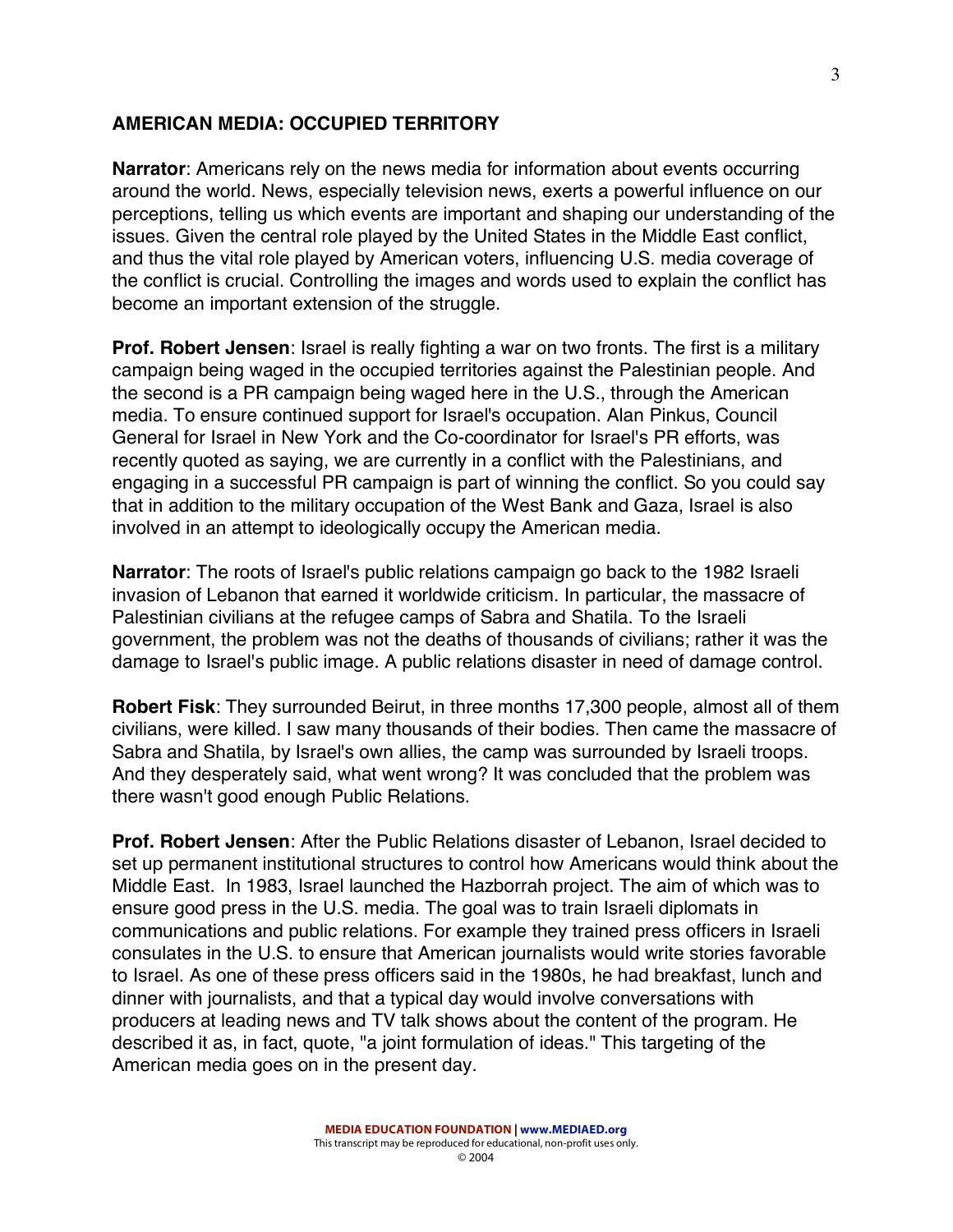**Alisa Solomon**: The Israeli Press office is spitting out press releases, statements, information, all the time. So you could sit in a bureau in Jerusalem and file stories from there all the time without having to have much imagination or have much energy or have much drive. The Palestinian Authority press office is almost useless and they certainly aren't providing you with ready-made stories, the way the Israeli Press Office is.

**Hussein Ibish**: Because of lack of access to Palestinian Officials in the West Bank and the sophistication of Israel's PR techniques inside Israel, a lot of the stories are already tilted in Israel's favor before they ever leave American journalists sitting in the area.

**Alisa Solomon**: When you're talking about how the story's covered in the U.S., the propaganda machine is even more effective than it is in Israel.

**Narrator**: American news coverage is influenced by a complex set of Institutional relationships. These influences can be thought of as a series of filters through which the news must travel before it emerges in the voices of news anchors. To understand how American news media report on the Middle East conflict, we need to understand how the institutional filters operate. Among the most important of these filters, are the business interests of the corporations that own the mass media, interests that extend beyond the United States and across the globe to the Middle East. The economic interests of media owners are shared by political elites, politicians and policy makers who form a second filter. These political elites have the power to access and influence mainstream media and are themselves part of a system dominated by corporate money and interests. The strategic importance of the Middle East to these two groups is reflected in media coverage of the region, and of the Israeli-Palestinian conflict. A third filter, Israel's own Public Relations efforts, further affects the coverage. The government of Israel employs some of the largest American Public Relations firms has image consultants to coordinate its political and media campaigns. Nine Israeli consulates help implement these PR campaigns by developing relationships with journalists and monitoring media outlets. Scores of private American organizations, both Christian and Jewish, reiterate the official line and organize grassroots opposition to any coverage deemed unfavorable to Israel. The most important of these is AIPAC, The American-Israeli Public Affairs Committee, widely regarded as the most powerful foreign lobby in Washington. This institutional framework of American business and political interests, in combination with Israeli Public Relations, shapes media coverage of the Middle East. At the same time, those progressive organizations opposing Israeli government policy, such as Jews Against the Occupation, and Americans for Peace Now rarely make it through these filters. Finally, if any news stories critical of Israeli foreign policy do surface, there are a host of media watchdog groups who monitor and pressure journalists and media outlets. The most important of which is Camera.

**Alisa Solomon**: You have activist organizations from the Right, the Pro-Israeli Right, that very effectively they say monitor, I would say harass, journalists and their editors and try to make sure that the coverage is objective, by which I mean pro-Israel.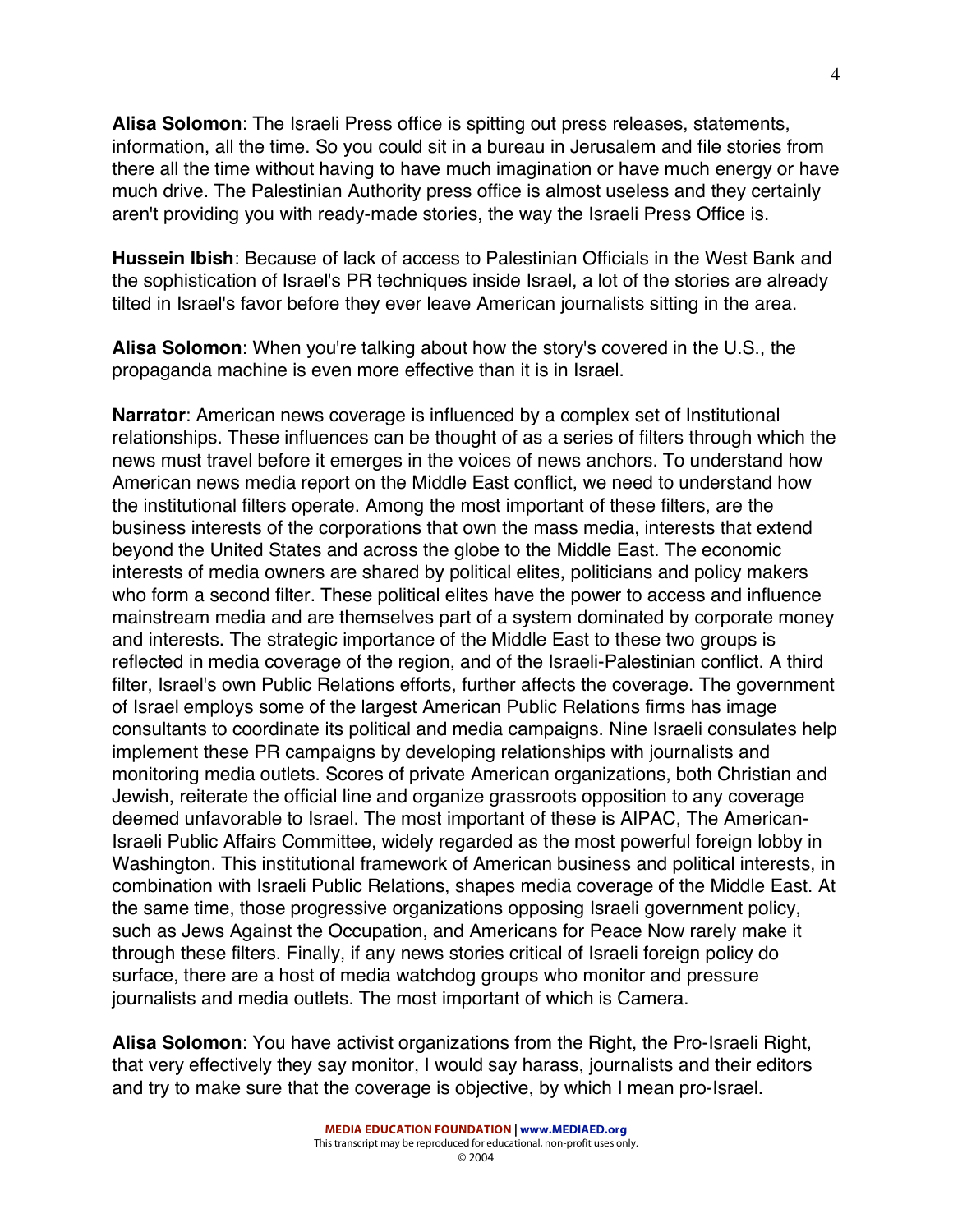**Seth Ackerman**: You can see all of the kinds of pressure groups to write campaign letters to the editor against news outlets and demand that stories be changed, or that, you know, that reporters be fired.

**Robert Fisk**: The abuse against a journalist is something you just have to take into account. Both literally, and metaphorically. If you work in the Middle East, you've got to take the sticks and stones. What I object to is that my American colleagues don't seem to be prepared to do that.

**Seth Ackerman**: Even in Israel itself, you can find the main daily newspapers like Ha'aretz, for example, provides coverage on the ground, and analysis. Some of which has views on the conflict that would be beyond the pale for an American journalist at the New York Times to write.

**Robert Fisk**: The main, major television news networks and newspapers in the United States have long ago got their fear to be supreme over their duties as journalists. They are not monitoring the centers of power when it comes to the relationship between America and the Middle East, Israel and America, and America and the Arabs and Palestinians, they will not ask the right questions, they will not report it using the correct words, they will not confront the reality, and they've given up. And I think once you acquire a fear, it's very difficult to get rid of it.

# **PR STRATEGY 01: HIDDEN OCCUPATION**

**Prof. Robert Jensen**: One of the things you have to keep in mind when you're looking at how media report on something like the Israeli-Palestinian conflict, is not only understanding what's there in the story, but more importantly, what's not there. What's being left out? In that sense, absence is as vital as presence, in terms of how people make sense of the story. Context is everything.

**Alisa Solomon**: The context, that's often missing from the current reporting, is that the Palestinian uprising is a revolt against the 34 year long occupation. And if there's no occupation in the story, then the story doesn't really make sense and the occupation is frequently missing.

**Seth Ackerman**: A typical TV news report, for example, on NBC news, will show dramatic pictures of these confrontations, where Palestinians are confronting Israeli troops, and the Israeli troops are responding.

**Cutaway/CNN**: But Friday saw more clashes and headlines between stone-throwing Palestinian youths and Israeli soldiers armed with...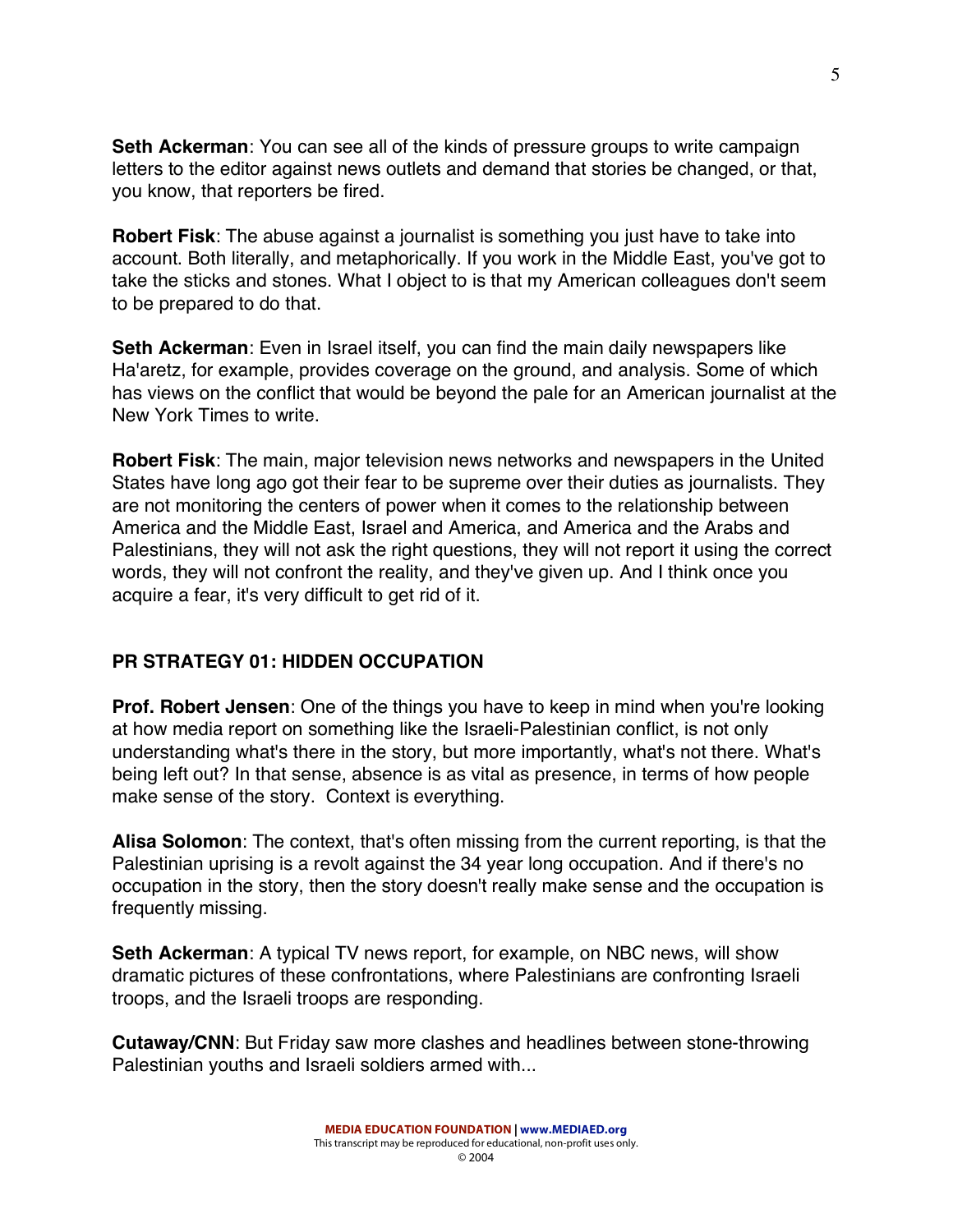**Seth Ackerman**: For most Americans, who don't understand the history of the conflict, this is an example of riots that are going on where the authorities are taking measures to crack down. What's not mentioned is the fact that these confrontations are taking place on occupied territory, that the Israeli troops who are there are defending an occupation that doesn't have any international legitimacy. It's illegal.

**Major Stav Adivi**: The American media, they are concentrating only on the deeds, on the violence, and not on the reasons and not on the basic facts of occupation.

**Cutaway/CBS**: Israeli troops were pelted with stones and they responded with tear gas and rubber bullets.

**Hanan Ashrawi**: This is not presented as an army using its arsenal against young people who are largely unarmed and who are protesting because of the occupation, the siege, the total oppression of the whole nation.

**Narrator**: The lack of context is so dramatic that only 4% of the network news reports on the occupied West Bank and Gaza Strip mention that the West Bank and Gaza Strip are occupied.

**Seth Ackerman**: The Israeli military sends its troops into the occupied territories to defend what is considered an illegal occupation. And when the population there resists, Israel is presented as being under attack.

**Cutaway/news**: Israel was responding to an attack today...Israel has beefed up forces following a Palestinian motor attack...

**Hanan Ashrawi**: They don't present it as saying Israel is the aggressor or Israel is killing people. On their own land, in their own homes, as an occupier. But no, Israel is different, being itself.

**Cutaway/news montage**: To Sharon, the West Bank invasion is simple, self-defense... The Israeli Prime Minister reiterated Israel's rights to self-defense.

**Hussein Ibish**: Israel's basic posture is anything but defensive. Israel is the only country in the world right now, which in contravention to U.N. Security Council resolutions maintains tens of thousands of heavily armed troops. Outside its borders, inside in somebody else's country, for the sole purpose of taking their land away from them and in the process forcing them to live under the worst form of tyranny imaginable, which is a foreign military dictatorship.

**Hanan Ashrawi**: The tanks, the gun-strips, the snipers, they are all on Palestinian land, and I don't see why they have to protect themselves on our land if they're occupying our land. That context is always missing.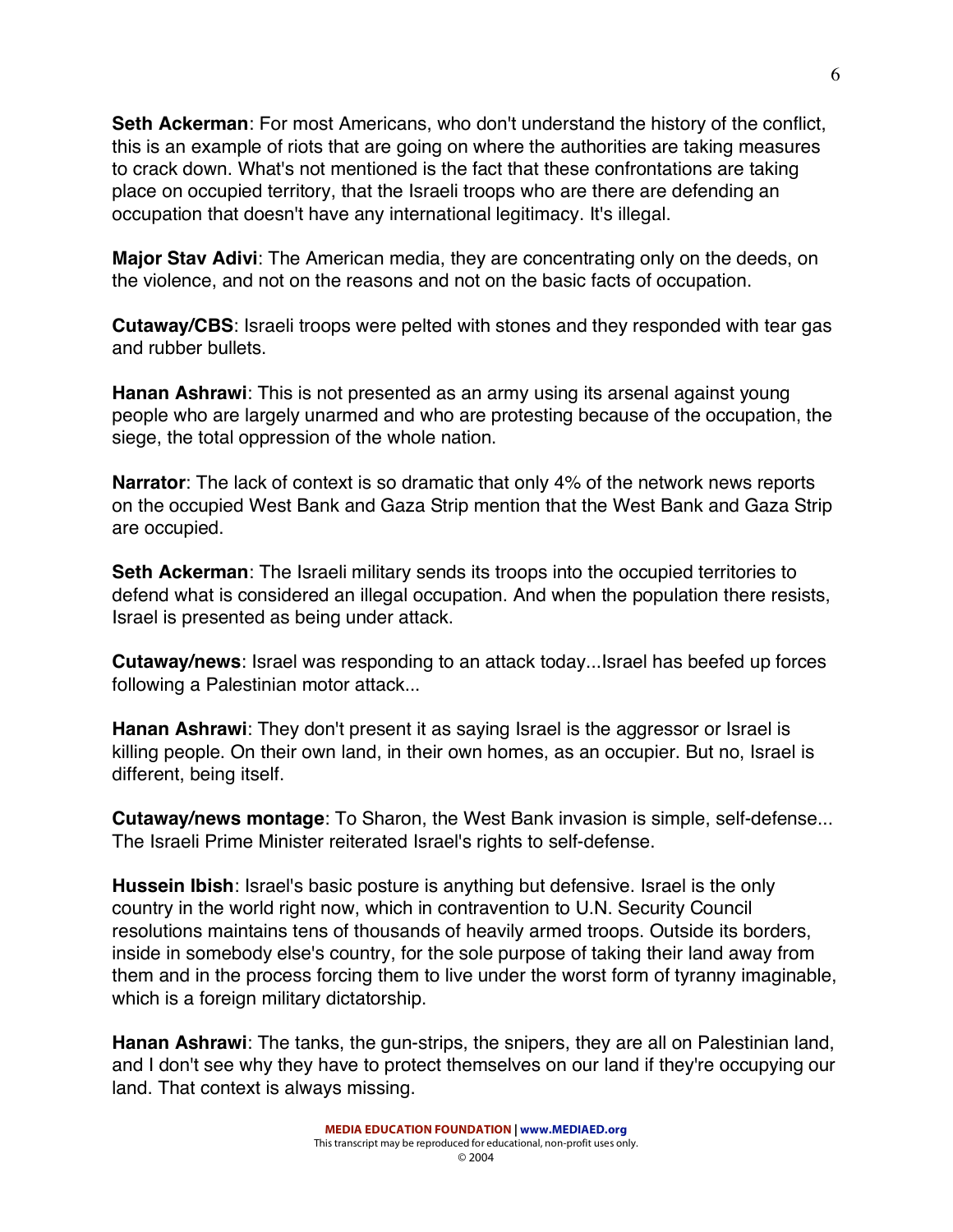**Cutaway/FOX**: A crowd throwing stones and homemade stun-grenades at the soldiers. The troops opening fire and killing two Palestinians and injuring...

**Hanan Ashrawi**: So even when Israel is busy murdering people in cold blood, it is always presented as part of the self-defense mechanism of Israel.

**Prof. Noam Chomsky**: When Israel, in the occupied territories now, claim that they have to defend themselves, they are defending themselves in the sense that any military occupier has to defend itself against the population that they're crushing.

**Cutaway/ABC**: Prime Minister Ariel Sharon justified the siege as self-defense.

**Prof. Noam Chomsky**: You can't defend yourself when you're militarily occupying somebody else's land. It's not defense. Call it what you like, it's not defense.

# **PR STRATEGY 02: INVISIBLE COLONIZATION**

**Prof. Karen Pfeifer**: Once we know that the occupation is illegal and we know that it's subject to International condemnation and it's very costly in terms of lives and money, then we have to ask why Israel continues to maintain the occupation. And the reason is, because it intends to annex the territories eventually.

**Narrator**: For decades, Israel has been colonizing Palestinian land by building settlements on that land. The settlements are in contravention of the Fourth Geneva Convention that forbids the transfer of population into land colonized by illegal force. The settlements are dotted throughout the Palestinian territories and are set up strategically, often on hilltops to give Israel military control of the land and its natural resources, namely water. The settlements, together with the surrounding land that they have expropriated, control over 40% of the West Bank and Gaza Strip. The Israeli settlements are Jewish-only settlements, and they are linked together by a network of bypass roads that carve up the West Bank, restricting Palestinians freedom of movement, and simultaneously link the settlements to Israel proper. The strategic placement of the Israeli settlements and the bypass roads can be described as an Israeli matrix of control over the occupied territories.

**Hussein Ibish**: The purpose of the settlements, the purpose of the bypass roads, is in the end, to create a web of control that will make Israel a permanent possessor of the territory, and the rights and interests and concerns of the indigenous people of the land, the Palestinians, the big majority, are not of interest here.

**Prof. Karen Pfeifer**: Given that Israel's goal is eventual annexation of the occupied territories, the settlements of course are a means to attaining that goal, but they would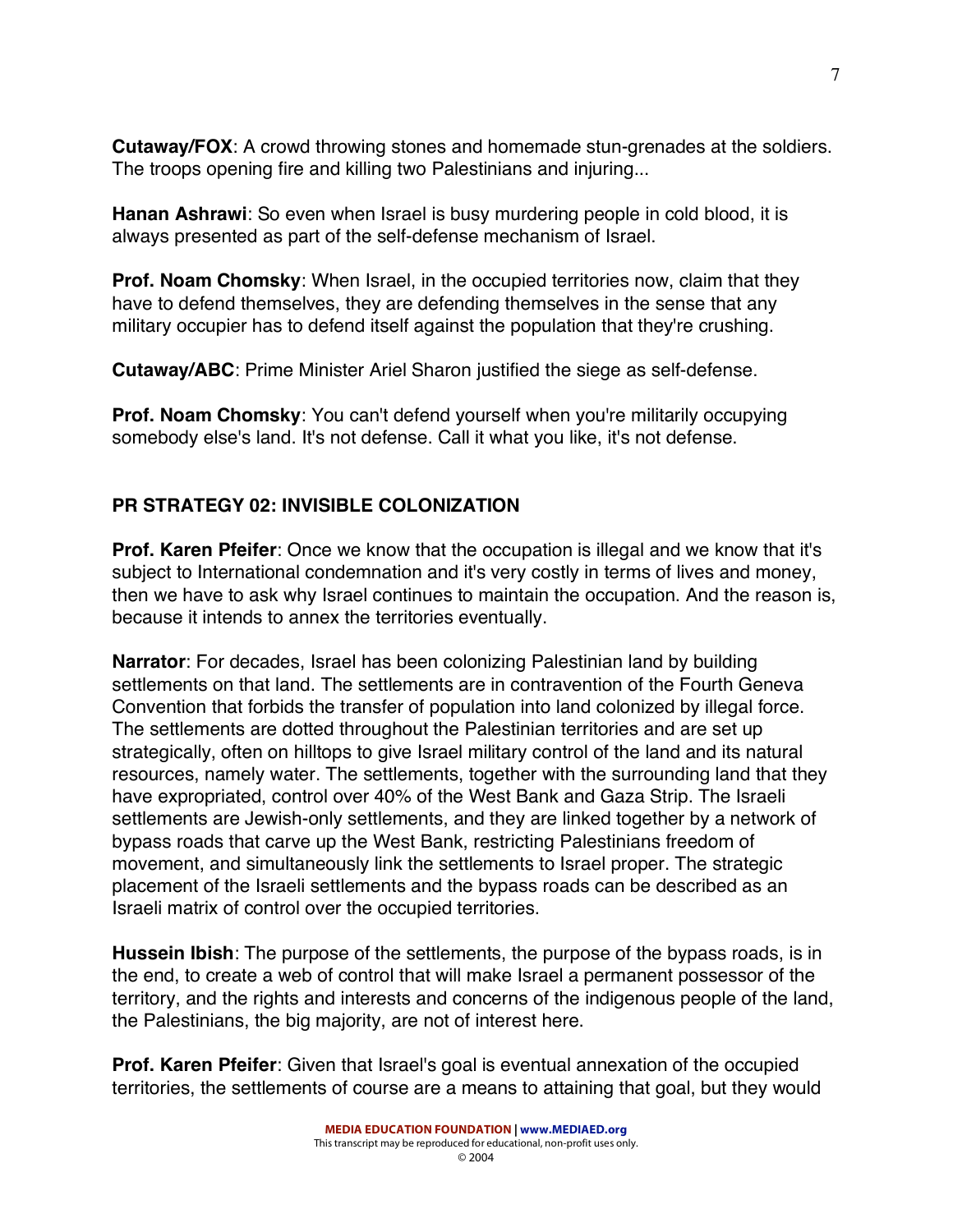appear to be threatening colonies if they were presented in their true light, so better to hide their identity, to sanitize the language that describes them.

**Robert Fisk**: CNN sent out a memorandum to its staff in the Middle East, In the future, Gilo is to be called a neighborhood.

**Cutaway/CNN**: The Jewish neighborhood of Gilo on the outskirts of Jerusalem...the Israeli neighborhood, Gilo....Gilo, a Jewish neighborhood in East Jerusalem...

**Robert Fisk**: Now there's a great deal of difference between a colony, which is what the settlement is, and a neighborhood. A settlement, an Israeli settlement, is built for Jews and Jews only on Arab land. And it's illegal. Against international law. A neighborhood is just a nice friendly place.

**Cutaway/CBS**: This is Southern Jerusalem, a quiet neighborhood, while the only thing beating down on me is the rain, bullets frequently rain in this area, which is the reason those Israeli tanks are right back there.

**Robert Fisk**: So by pressuring journalists into changing the use of words, by making them alter their lexicon, by linguistically changing the narrative story, not only are the journalists kept in line, this is the language, this is the system of linguistics you much use, but it also successfully takes away from one side of the dispute: The Palestinians. The reasons they're acting the way they do. Whether we approve of it or say that it's a wicked thing.

**Prof. Robert Jensen**: When we look at the British press, which remains pretty independent of the Israeli Public Relations machine, you get a very different story about the settlements. They emphasize both the illegality and their vital importance in the conflict.

**Cutaway/BBC**: They look like ordinary Israeli neighborhoods, suburban, modern and comfortable, but the Jewish settlements in the Occupied West Bank in Gaza Strip are now the key issue in the conflict between the Palestinians and the Israelis. There is something like 200 Israelis living on land captured from the Palestinians in the War of 1967. The government knows it's under intense pressure to stop expanding the settlements, which are illegal under international law. But the people left with no choice are the Palestinians. They see every new Israeli building on occupied land as a gross invasion of their sovereignty. And they insist that the Israelis must stop all building.

**Prof. Robert Fisk**: In contrast to British coverage, in American news coverage, the Settlements are downplayed. And questions regarding their legality are rarely raised. In fact there are times when they're flat-out legitimized and defended.

**Cutaway/CBS**: Israeli settlements are so interspersed throughout Palestinian territory

8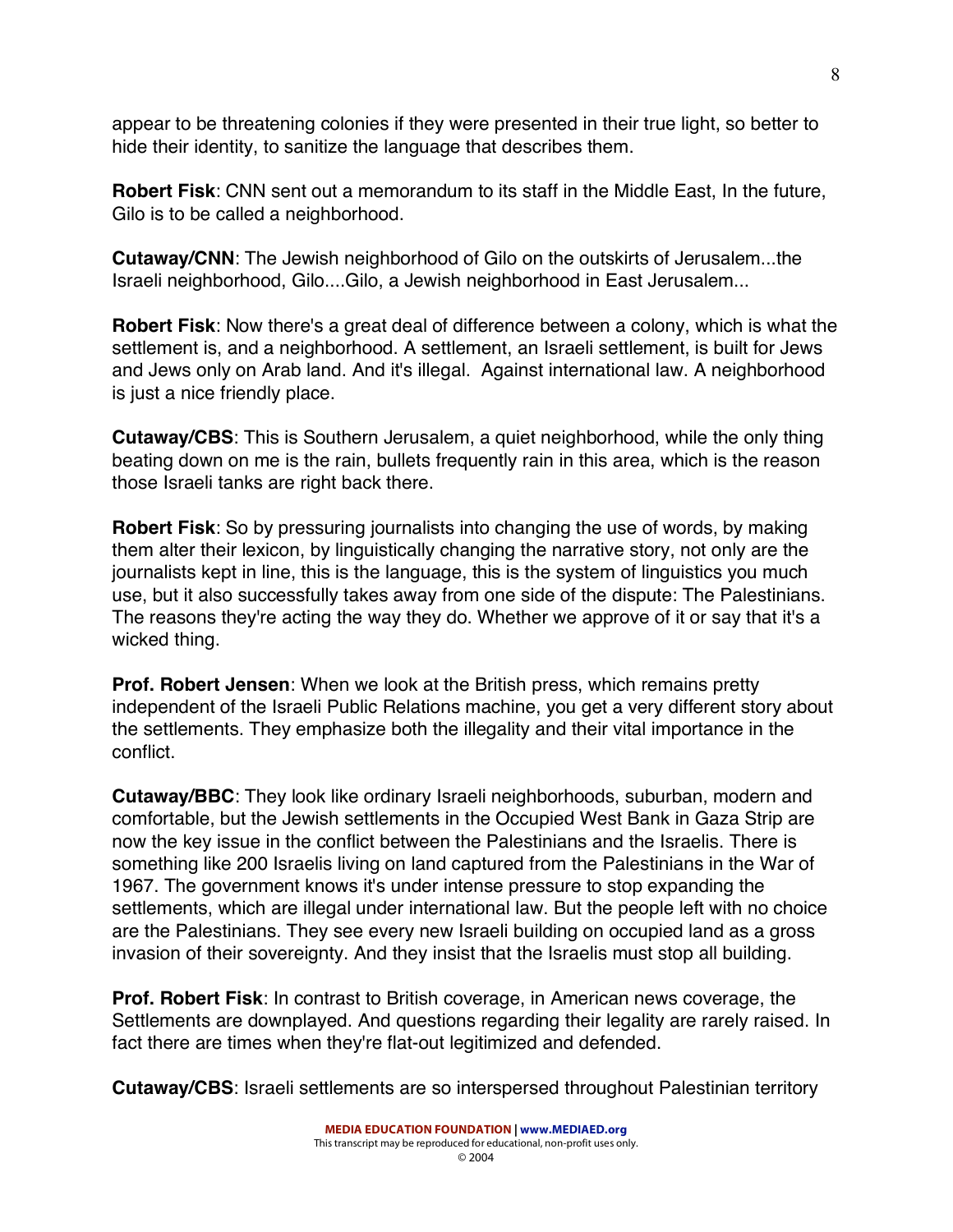that a border around them all would be too long to defend, and evacuating Jewish settlements, even those deep inside the territories, is politically impossible. At least, for now.

**Prof. Karen Pfeifer**: When American reports tend to obscure, is the fact that the Israeli government has promoted the settlements as part of the strategy.

**Cutaway/BBC**: The Right is in government, and armed with bulldozers, expanding in the West Bank and Gaza, staking a claim to the land, making space for new immigrants, whose numbers are meant to counter the fast-growing Arab population.

**Hussein Ibish**: The insertion of a large, Israeli population in certain areas gives the Israeli government a rationalization for refusing to relinquish control and to give Israel an argument that this part of the occupied territories has become so Israeli, has so many Jews living in it, that it simply has to be annexed to the state of Israel, which is why you can see East Jerusalem completely ringed by a pattern of heavily fortified Israeli settlements, designed to cut Jerusalem off from the rest of the West bank for the permanent domination and eventual annexation. At the very least, key areas if not in the end the whole thing.

**Prof. Karen Pfeifer**: The settlements are illegitimate by International Law. But what's worse is that many of the occupants of the settlements, their founders, and people who live there today are very aggressive toward Palestinians, they go around fully armed, sub-machine guns, they carry grenades and they frequently threaten Palestinians.

**Cutaway/BBC**: In Hebron, settlers initiated more clashes. They say they're tired of coming under attack. But their communities are illegal under International Law...They say they set fire to Palestinian fields, smashed cars, and vandalized shops, and all this under what is being called officially a Cease-Fire...Settlers have vowed to intensify protests against the cease-fire, they want Ariel Sharon to hit back. Some of them have already carried out their own vigilante attacks on Arab villages.

**Major Stav Adivi**: They're sitting on a hundred thousand settlers in little settlements all over the West Bank, inside or very near Palestinian places, and they're treating the Palestinians in patronizing way, violent way, they are not saying, Live and let to live. They are trying to take from the Palestinians their dignity, their land, their homes, their traditional way of life.

**Narrator**: Israeli colonization of Palestinian land has been a two-fold process. On the one hand, Israel has been constructing Jewish-only settlements on Palestinian land, on the other; Israel has taken various measures to drive Palestinians out. One way this has been done is by demolishing Palestinian homes. In two-and-a-half years since the outbreak of the Intifada, Israel has demolished over one thousand Palestinian homes, making thousands of civilians homeless.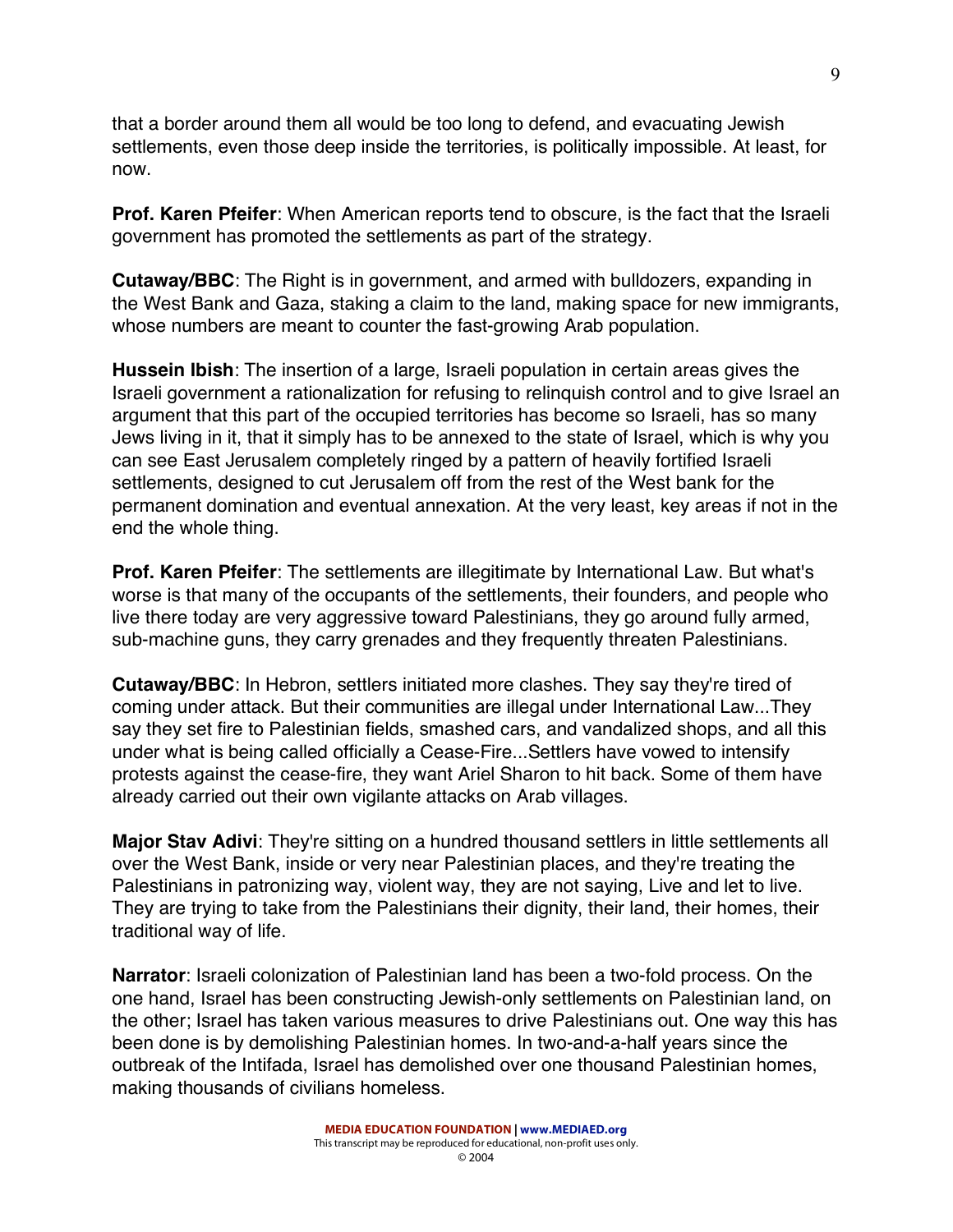**Sam Husseini:** It's a large-scale process of demolishing the homes of Palestinians, in order to affect what Israel is largely about, which is controlling the territory, making life uncomfortable for the Palestinians, making Palestinians leave their homes on the West Bank, it's tacitly a gradual, ethnic cleansing process.

**Rabbi Arik Ascherman**: If you are a Palestinian family, and you have clear and uncontested title to your land, even, clear security record, you could stand on your head! And in most cases, you're not going to get a legal building permit. If you have to go ahead and build in any case, for demographic reasons, what have you, you build an illegal home and it's subject to demolition. And thousands of people have been made homeless this way. And today there are at least two thousand standing demolition orders, and of course each of those orders represents a family. So basically land which belonged to Palestinian families for generations is now considered State Land.

**Cutaway/BBC**: This was home to fifteen people, eleven of them children. Too much for Zia Al-Hirbawi to take--he helped build the house with his own bare hands. This is the babies food, a relative says, Israel, what are you doing? It was making a family homeless, they had no permit to build, but for Palestinians in Jerusalem, permits are almost impossible to get.

**Prof. Robert Jensen**: If you watch American coverage, Israel's demolition of Palestinian homes is presented as simply enforcement of the law. What we don't see is how the law is unequally applied in order to steal Palestinian land.

**Cutaway/news**: Israeli bulldozers demolish two Palestinian homes under construction in East Jerusalem; Israeli's said the owner had no building permit...

**Prof. Karen Pfeifer**: The demolition of Palestinian homes is done on the excuse that they're not legal, that they don't have permits to be built. When in reality, this is a way of clearing Palestinians from the land, making it impossible for them to live there. Pushing more and more of them off, in order to claim the land for Israel.

# **PR STRATEGY 03: VIOLENCE IN A VACCUUM**

**Narrator**: Palestinian resistance to the occupation has been both non-violent and violent. Some of the violent resistance has been aimed at Israeli soldiers and civilians in the occupied territories. And some has been spilling over into Israel proper in the form of Suicide Bombers.

**Cutaway/BBC**: Scene of chaos and destruction. Rescue workers rushing to search for the living among the carnage. The center had been packed; it was just before the Jewish Sabbath. Now shoppers lay dead on the street, victims of a suicide bomber. This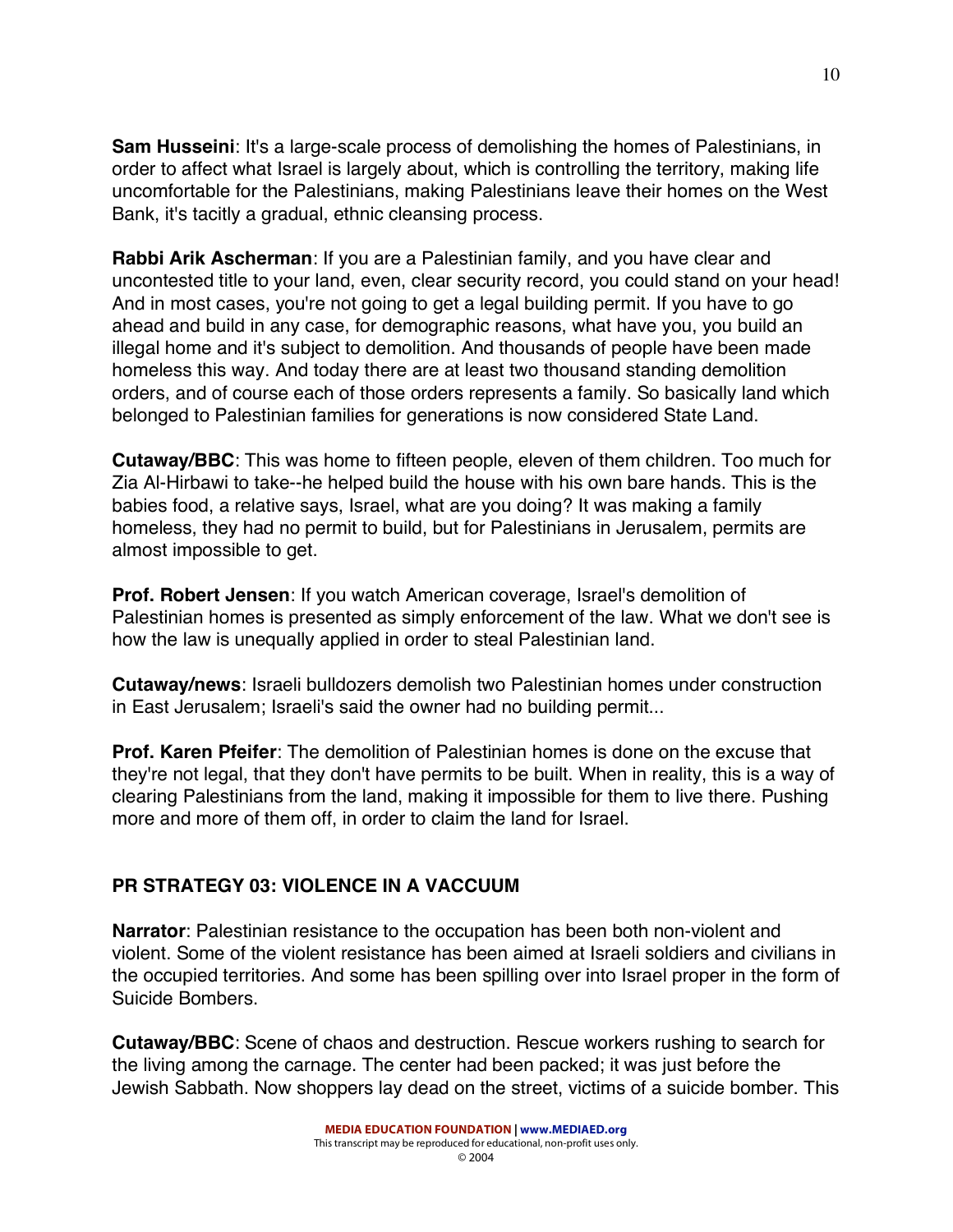woman came looking for her loved ones, not knowing if they were alive or dead. There was no mercy here today; no thought about the baby inside this pushchair, but the infant did survive the slaughter. This was a devastating attack on innocent civilians, and Israeli's have reason to fear more days like this. Islamic extremists say they have other suicide bombers who are ready and waiting to do just what this one did.

**Robert Fisk**: I was very close to the pizzeria bombing in Jerusalem in August of last year. And I got there faster than the police did. And I saw an Israeli baby without a head, a woman with a chair-leg sticking out of her chest. My reporting, for example, I'm pretty brutal about suicide bombers, I call them wicked. And I say that. I use the word. But I also make a point of saying why.

**Rabbi Michael Lerner**: When you have a population that is being occupied, when their fundamental human rights are being systematically denied, when they're not allowed to move from city to city or from place to place, without huge amount of harassment. When they're being subject to torture. When people are essentially in desperate conditions. It's not a surprise that they're going to be very very very angry.

**Gila Svirsky**: They feel so helpless in the face of a powerful Israeli army, that some Palestinians think the only answer, and I condemn this, but some Palestinians think the only response to a powerful army is a guerilla tactic, going into Israel and setting bombs off in cities. And there's increasing support for this among Palestinians because of the growing frustration of not getting anywhere.

**Major Stav Adivi**: They are doing it with horrible means, it's something inhuman, I totally condemn it, but we have to understand that these are the effects of the occupation.

**Prof. Karen Pfeifer**: In the non-American coverage, BBC for example, the suicide bombings are generally put in the context of the occupation. That they are a response to conditions, which are very dehumanizing to Palestinians and against which they are defenseless.

**Cutaway/BBC**: The attack, a reply to Ariel Sharon's devastating air strikes. We found the bombers family in their modest house near Bethlehem, not militants or gunmen, just ordinary people. Ariel Sharon has made good on his threat of a huge military offensive. And this may be the only result: more Palestinian attacks, not less. A suicide bombing in this supermarket today. Just what Sharon is trying to stop. But all the tanks in the world are no substitute for a political settlement. Today's bomber was not prepared to wait. Here, a brief glimpse of her face: not a hardened fighter, but a girl of 16.

**Rabbi Michael Lerner**: But there is absolutely no understanding on the part of the American media, and hence on the part of the American population that's educated by that media, about what creates this circumstance.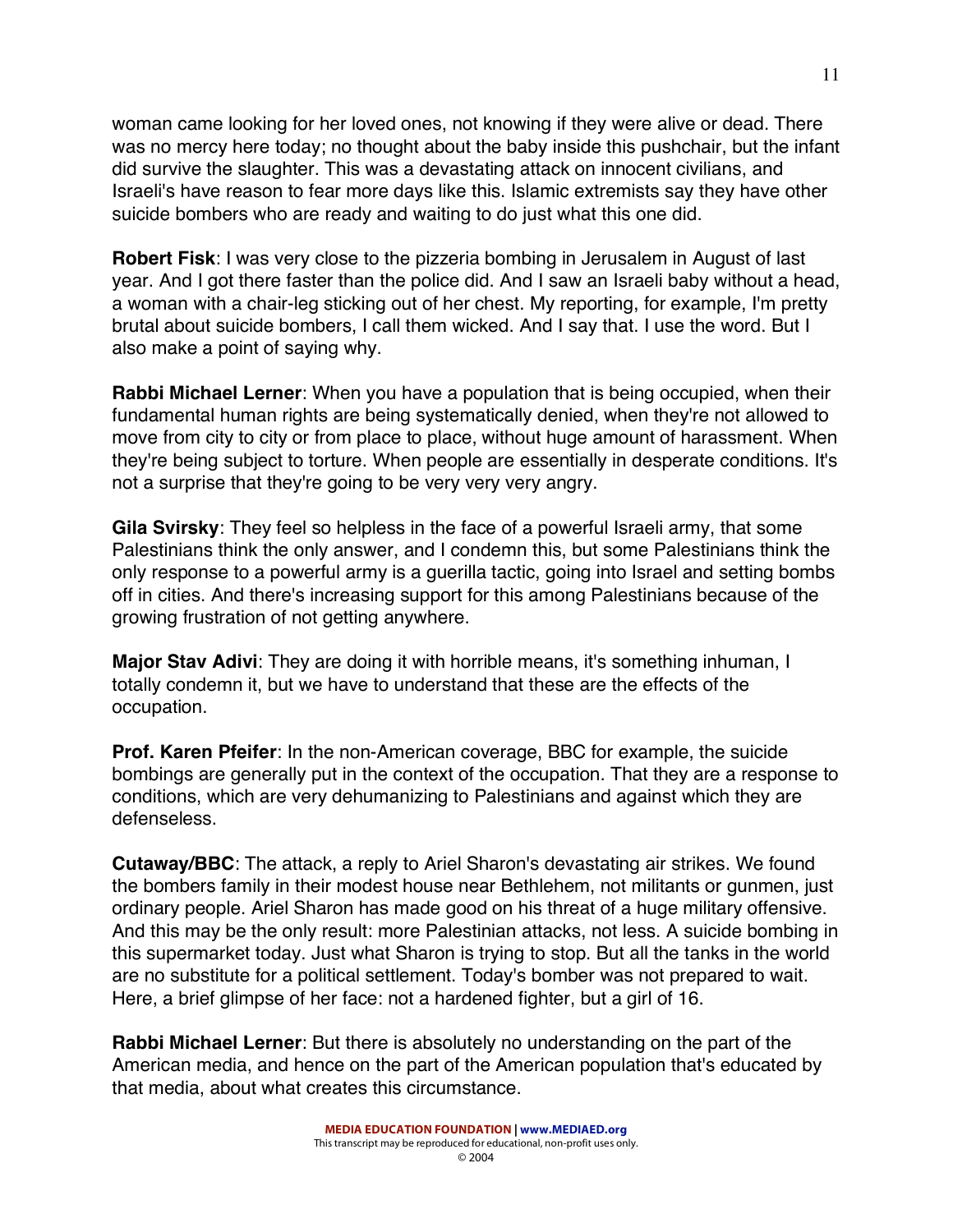**Cutaway MSNBC**: MSNBC investigates the mind of a suicide bomber. So hard for us to understand why they would be trying to sacrifice their lives in this way.

**Rabbi Michael Lerner**: Israel occupies, people strike at Israel against that occupation, they use means that I think are wrong means, namely, the terror, and then Israel imposes punishment on the entire Palestinian people. Which then generates a climate in which it is much easier for the terrorists to recruit.

**BBC**: Praying when we arrived, the men who believe in suicide bombings. All are senior militants, the kind Arafat has promised to arrest. They kept their guns by their sides for our meeting." At the end of the day, Arafat will have to halt the arrests," says this man, who is on Israel's Most Wanted list. "He can't stop us resisting the Israeli Occupation." ... The Israeli Security Cabinet has agreed to still further intensify its operations in the West Bank and Gaza Strip. It's difficult to see how such a move can fail to provoke still more Palestinian attacks.

**Professor Robert Jensen**: In contrast to the International Press, in American media there is a reversal of cause and effect in that the occupation is framed as a response to suicide bombings.

**Cutaway/ news montage**: The Israeli's moved into the Occupied territories to root out the suicide bombers... The Israeli's are now stationed in force all over the West Bank. Their iron grip designed to prevent suicide bombers getting through.

**Seth Ackerman**: And it's true, that Israeli's do feel insecure, and they have very good legitimate reasons for feeling insecure, but overwhelmingly reporters will see the source of the insecurity they feel as Palestinian "hatred," is a word that you see all the time. That this conflict isn't motivated by a struggle over power over land or territory, but simply by Palestinian hatred.

**News**: A Palestinian man emerged from a taxi on a busy shopping street in downtown Jerusalem with a machine gun in his hands and hate in his eyes.

**Sam Husseini**: If the Occupation is invisible, as it's been rendered by how the United States government looks at this and how that's echoed in the media in many cases, then the reason for the frustration seems nonsensical and therefore they're just inherently upset people, they're violent people and so on, it's either in their genes or in their culture.

**Cutaway**: Neither the best intentions of the Saudis, nor the power of the Israelis could stop another young zealot willing to die so he could kill Jews on Passover.

**Sam Husseini**: It's spun in such a way so as to justify Israeli Occupation.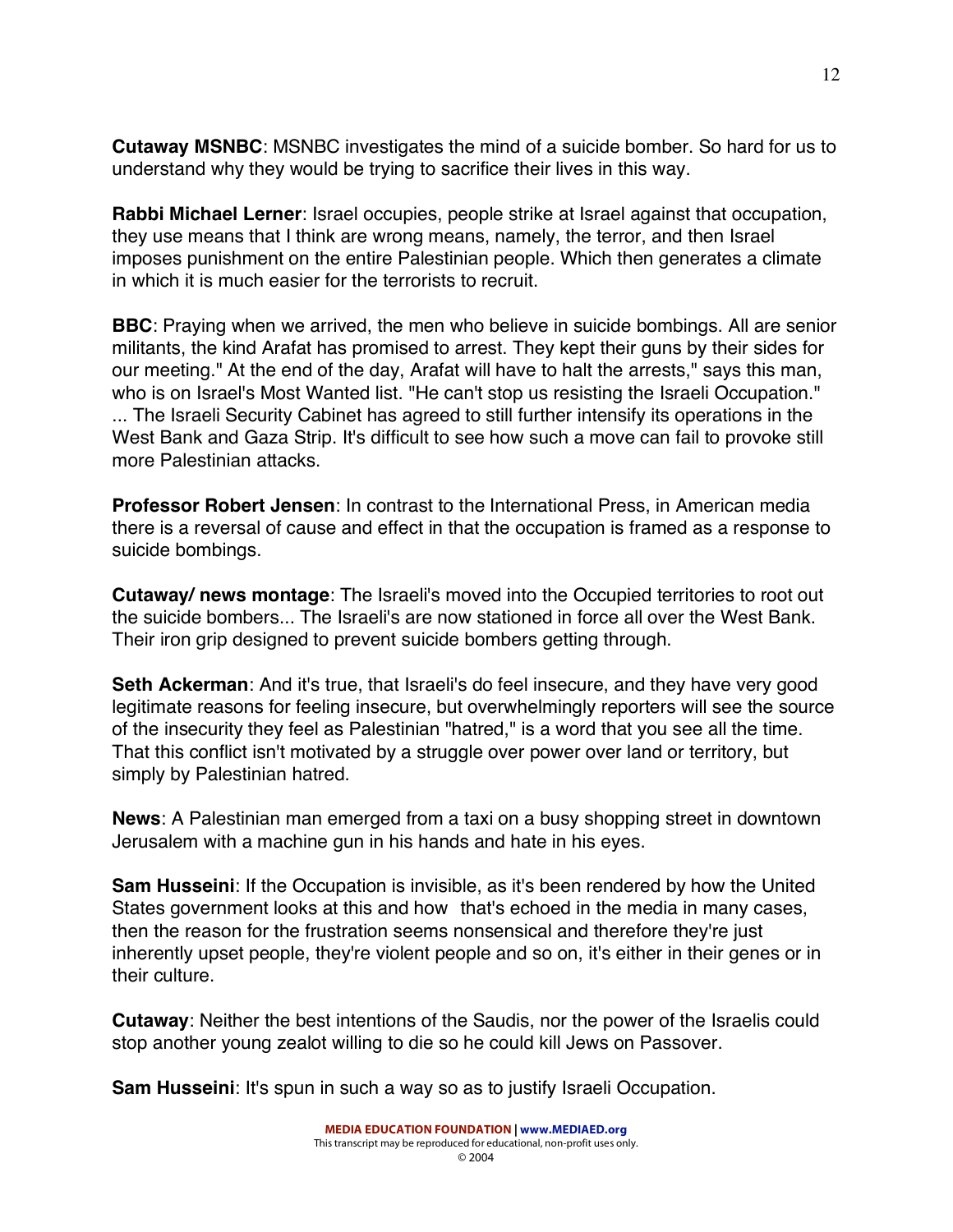**Cutaway**: Israeli soldiers say their actions are justified. "They use suicide bombers," he said, "we use tanks."

**Rabbi Arik Ascherman**: Yes, Israeli's are being shot and killed and so yes, Israel does have real defense needs. At the same time, defense in Israel has become this mantra and once people hear the word "defense," they stop thinking. And so all too often, anything can be called "defense" and then justified.

**Cutaway ABC**: Israeli bulldozers and tanks moved into the refugee camp at two in the morning, two hours later, 50 poor Palestinian homes had been flattened. The raid was widely seen as retaliation for the deaths of four Israeli soldiers yesterday.

**Hussein Ibish**: Israel is always casts itself and is always cast by the media as reactive, as simply responding to the Palestinian aggression. Israel strikes back against terror, Israel retaliates, Israel responds. Palestinians attack, Israel retaliates.

**Cutaway/news montage**: A day of Palestinian attacks and Israeli retaliation...Israel resumed its retaliation...Violence could escalate over the coming days as Israel retaliates...

**Prof. Robert Jensen**: Calling Palestinian actions "attacks" and Israeli actions "retaliation" is meaningful. "Retaliation" suggests a defensive stance in response to violence initiated by someone else. It places a responsibility for the violence on the party provoking retaliation. In other words, Palestinian violence, like suicide bombings, is seen as aggression and thus as the cause and the origin of the conflict.

**Colin Powell**: That's what has caused this crisis to come upon us. Not the absence of a political way forward, but terrorism in its rawest form.

**Prof. Robert Jensen**: Since the September 11th attacks on the U.S., Israel's P.R. strategy has been to frame all Palestinian actions by, violent or not, terrorism. To the extant that they can do that, they've repackaged an illegal military occupation as part of America's War on Terrorism.

**Cutaway/news montage**: This is Israel's War on terrorism. F16's hit a Palestinian police station in the Gaza strip this morning.... The case the Israeli's are trying to make: This is no different than what the U.S. is doing in Afghanistan...Prime Minister Ariel Sharon declared on National Television tonight that he was determined to root out what he called the Terrorist Infrastructure in the Palestinian Territories...Israeli Prime Minister Sharon said his nation has taken many steps to cooperate in the search for peace, but the only thing it's had in return is Terrorism, Terrorism, and more Terrorism.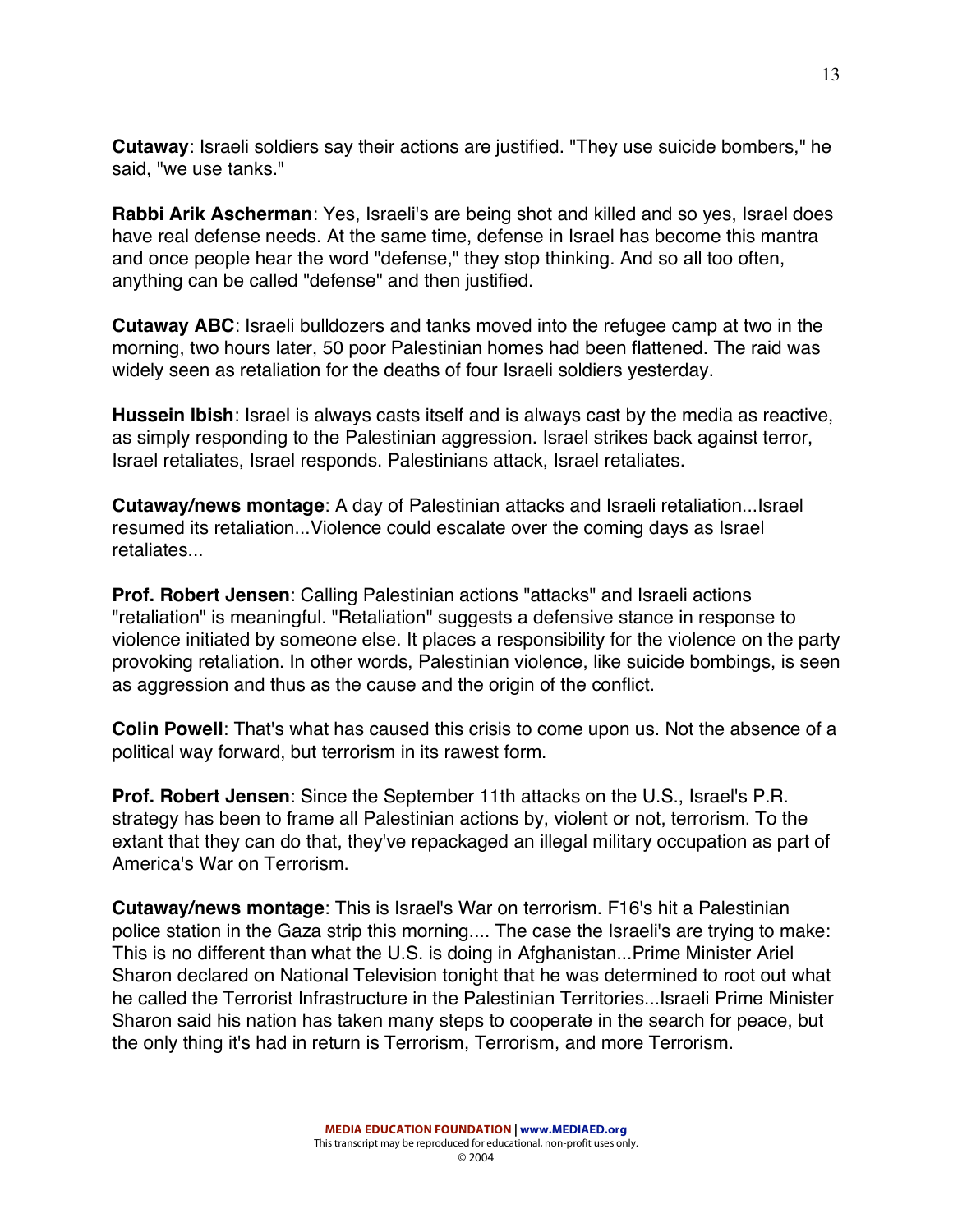**Prof. Robert Jensen**: Israel has made Americans empathize with its position by linking itself emotionally to Americans' 9/11 experience. Making a connection where there really isn't one. It's been breathtaking how American journalists have allowed themselves to be manipulated in this way.

**Cutaway**: A New York Delegation toured suicide-bombing sites today. Mayor Rudolph Giuliani said, "the people of Jerusalem and New York City stand shoulder to shoulder against terrorism."

# **PR STRATEGY 04: Defining Who Is Newsworthy**

**Narrator**: In nearly three years since the outbreak of the Intifada, over 500 Israeli Civilians have been killed. Most inside Israel by Palestinian suicide bombers. On the Palestinian side, over 2,000 civilians have been killed, most in the Occupied Territories by Israeli Soldiers. Yet, while many innocent people have died on both sides, not all are considered newsworthy in the American media.

**Hussein Ibish**: There have been periods where almost no Israelis have been killed and large numbers of Palestinians have been killed. Those periods have been referred to, routinely, by the American press as periods of "relative calm." What that means is, it's relatively calm if only Arabs are dying.

**Prof. Robert Jensen**: In August of 2002, news outlets were reporting a period of "relative quiet."

**Cutaway**: Relative quiet was held in the West Bank Town of Bethlehem.

**Prof. Robert Jensen**: What the reports failed to mention was that during the same time period, 39 Palestinian civilians were killed. 24 of them were women and children.

**Gila Svirsky**: The media presents the situation as being, somehow, there are victims on both sides, but the Israeli victims are nearer, dearer...

**Prof. Robert Jensen**: For example, when in March 2002, 29 Israelis were killed in Natanya by a suicide bomber, that killing was rightly labeled a massacre.

**ABC news cutaway**: But how much the Palestinians maybe suffering is not the main Israeli concern now, they'll be burying the 28th victim tomorrow from the Natanya Passover Massacre.

**Prof. Robert Jensen**: However, when a few weeks later, when at least as many Palestinian civilians had been killed, when Israeli forces invaded Jenin, an event that was widely condemned as a war crime by Human Rights Organizations, American news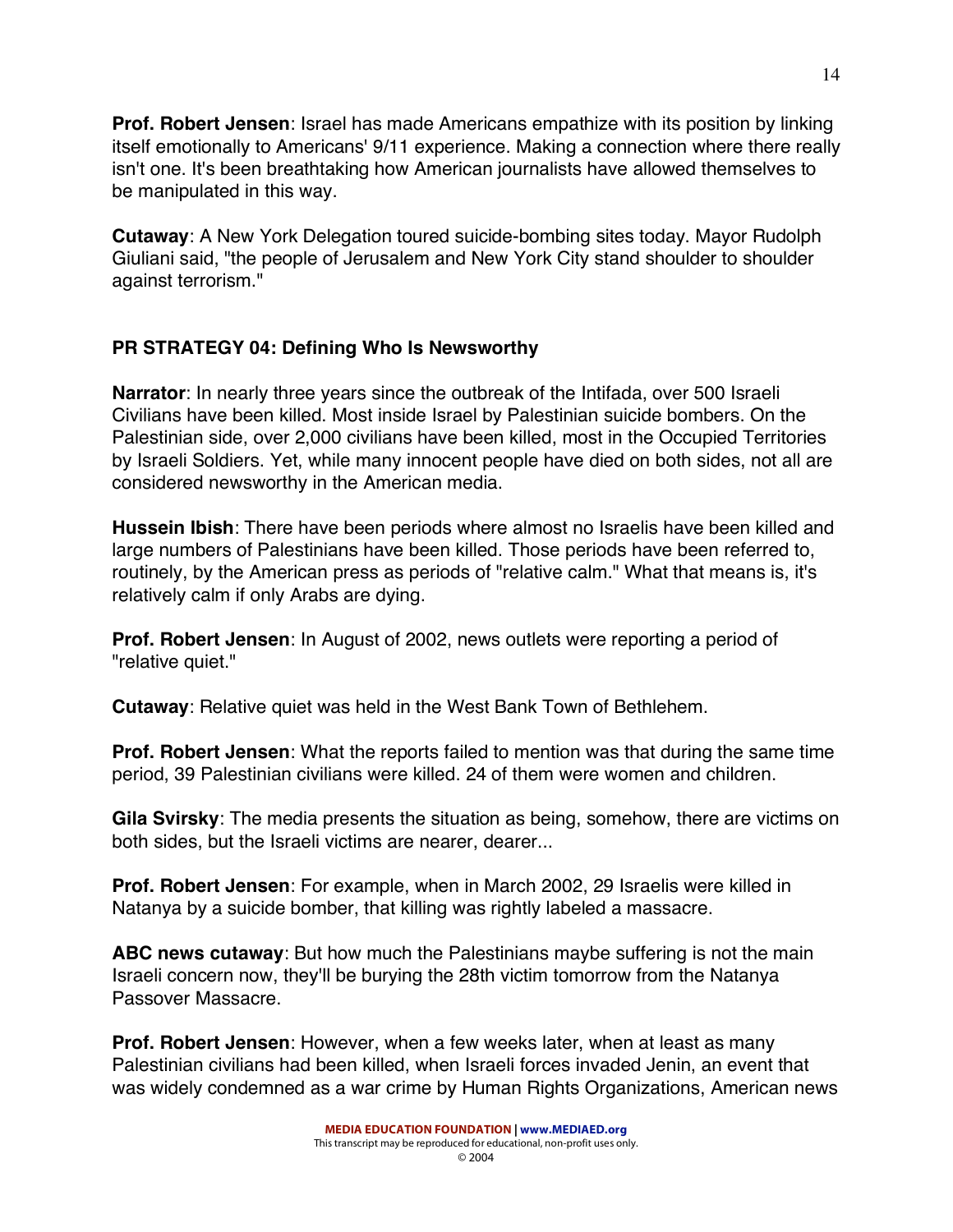outlets downplayed the event, and questioned and dismissed the possibility of a massacre.

**Cutaway/news montage**: U.S. Secretary of State Colin Powell said today, he has "seen no evidence of a massacre"... They're still digging up the rubble of Jenin, still trying to get to the bottom of what really happened here... Palestinians claimed that in Jenin, hundreds of bodies are buried under the rubble in the center of town. The Israeli Army says that the death toll there is only a matter of a few dozen.

**Prof. Karen Pfeifer**: In the American media, on television of course, but even in "sophisticated" media like the New York Times, Israelis, whether they're Israeli citizens or settlers, or soldiers, are presented in a very humane, human way. In a way in which the humans can identify with them.

**Cutaway**: 23 Israeli soldiers were killed in the fighting; one was Mark and Reena Robinson's 21-year-old son, Matanya. His name means, "God's gift." (Father:) "There is a saying in Hebrew, God gives, and God takes. And he took him."

**Hanan Ashrawi**: You have, for example, an Israeli soldier, who's on Palestinian territory, shooting Palestinians if he gets injured or killed. Immediately you get the fullness of his humanity. You go to his funeral, you see his grieving mother or wife or child. You learn his name, his hopes, his dreams, where he came from, and so on. And yet you have, you know, hundreds and thousands of Palestinians killed. And you never get to know their name. You never get to see a funeral. You're not exposed to the grief of the family. You don't know that these children probably many of them were shot in their own homes and their own backyards or on their way to school. It doesn't matter. They become part of the abstraction. You know, "400 Palestinians killed," that's it, it's a number.

**Cutaway/news montage**: In the West Bank, a car explosion killed 3 Palestinians... 6 Palestinians were killed and 45 wounded by Israeli troops in various incidents...

**Gila Svrisky**: There's no attention paid to the Palestinian victims. When an Israeli missile hits a building, and kills collaterally a number of Palestinians, it's as if that's the price they, that has to be paid.

**Cutaway/news montage**: The F16s leveled several Palestinian security buildings, killed 12 Palestinian policemen.... A funeral for a Palestinian killed with two of his children in an explosion yesterday.... [Images of guns]

**Gila Svirsky**: There's no in-depth empathy, there's no superficial empathy, for the fact that these were innocent people who are being killed.

**Cutaway**: In the West Bank town of Ramala, an Israeli tank destroyed a pickup truck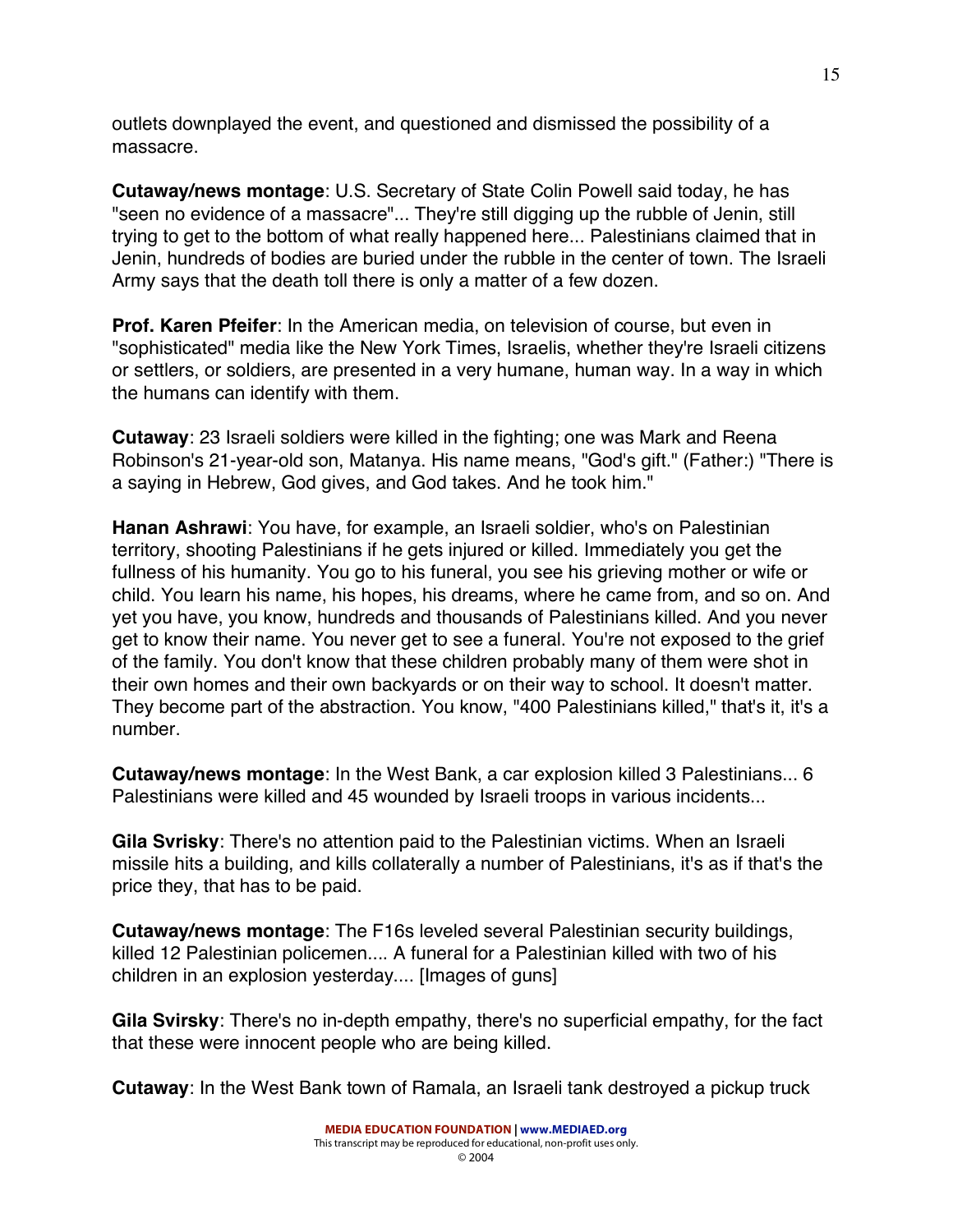belonging to Abu Quaaiq. He wasn't in it. His wife and three of his children were. They were all killed, and so were two other children nearby.

**Hanan Ashrawi**: This sort of blowing up of a car and using missiles against people who, you know, raining death from the skies, is something normal. It's part of the procedure.

**Cutaway/news montage**: The Israelis say they use the F16s because they can do more damage. Tonight they hit the Palestinians hard... Tonight in Gaza, Israeli helicopter gun ships lit up the night sky... Israel attacked Palestinian targets with F16 warplanes, killing 11 people...

**Hanan Ashrawi**: So this normalization of the horror, and the exclusion of the human dimension has been part of the ongoing policy.

**Cutaway/news montage**: About 20 Palestinians were killed today as Israeli warplanes, troops and tanks targeted Palestinian militants... Israeli soldiers fired on Palestinians violating the military curfew, at least four were killed....

**Prof. Robert Jensen**: There are other ways of reporting on Palestinian victims. In fact, when you look at the British press, the ways in which the Palestinian victims are dismissed and downplayed in the American media, the ways in which their deaths are justified in American coverage becomes even more glaring. A really clear example of this is the BBC story on Palestinian kids killed by an Israeli booby-trap, and one the next day by Israeli soldiers.

**BBC**: Five small bodies on their way to the grave carried shoulder high, a martyr's funeral in Gaza for the dead schoolboys. Sources in the Israeli government and Security Services have admitted they were probably the victims of an Israeli booby-trap. Victims who died side-by-side. Two sets of brothers and a cousin. All members of one devastated Palestinian family, the Allahstals. Nayim lost his oldest and his youngest who was only 6. "Both good boys," he told me, "who never gave any trouble." This Israeli Minister wants a full inquiry, but claims it wasn't a civilian area. I stood there yesterday, this is a place where children pass to go to school, this is a place where people cultivate, I have stood there and I have seen it. Now is it appropriate that a roadside bomb should be planted in this place? [Minister:] "That's exactly what we're investigating." Even as he spoke, Palestinians say another child was killed in Gaza. They claim Israeli forces fired on these stone throwers, killing 15 year-old, Wa'el. The army denies it.

**Prof. Robert Jensen**: If you look at the American coverage from the same day, you'd struggle to even think of it as the same event. The report practically blames the victims for their own deaths.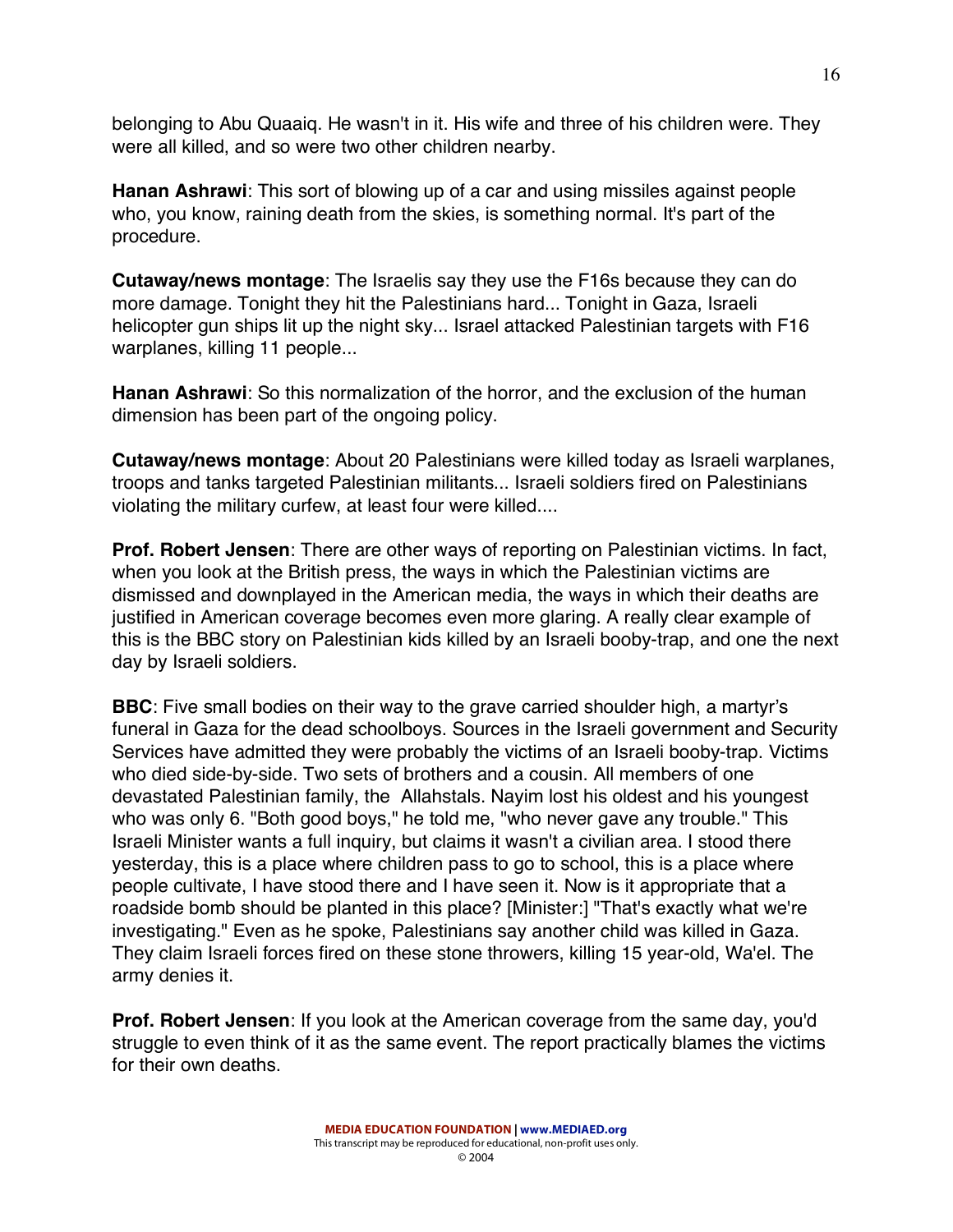**CNN**: In Gaza, a Palestinian teenager was killed in a clash with Israeli troops, following the funerals of five boys. They died Thursday when one of them kicked an unexploded tank shell.

**Hanan Ashrawi**: There's anti-septic language, cleaned-up language, that doesn't not show the human attitude, the substance, and does not really show the inherent injustice of the situation.

**Prof. Robert Jensen**: It is possible for Journalists and media outlets committed to Independence and Balance to show the humanity of both Israelis and Palestinians.

**BBC**: The army insists it only returned fire today when its troops were in danger, but it was two Palestinian teenagers who were killed. This mother lost her eldest son. Shadi Siam was just 18, deaf, unable to speak, unable to protect himself. Just like 6 year-old Sasha Sourkin. Months ago his family left Russia for Israel. Last Friday, they were victims of a suicide bombing attack. So far, Sasha hasn't asked for his father, hospital staff believes inside, he already knows he's dead.

# **PR STRATEGY 05: Myth of U.S. Neutrality**

**Seth Ackerman**: You'll see on most commentators in the media, urging, constantly urging the U.S. to become more engaged. More engaged in the negotiations between the Israelis and the Palestinians.

**Cutaway/news montage**: The U.S. must get more involved in settling the conflict... There are growing calls for President Bush to take on a more active role... Nearly everyone agrees the U.S. must play a more active role in.

**Seth Ackerman**: The premise of that view is the idea that's stated over and over again, that the U.S. is merely trying to bring about a Peace, trying to bring the two sides together, it has no preconceptions about, you know, whose side is right and whose side is wrong, you know which side needs to make more compromises and which doesn't. And I think that's a fundamentally inaccurate view of how U.S. diplomacy has worked over the past several years.

**Prof. Karen Pfeifer**: The United States has presented itself as a neutral broker between these two parties, but if you look at its actions rather than its words, you see that it has favored Israel. Almost 100% of the time. The U.S. has vetoed resolutions many times that would have put a stop to Israel's actions in the territory.

**BBC**: In New York, a push by the Palestinians and their supporters to win a Security Council Resolution, calling for an end to the violence, was vetoed by the United States... Israel has rejected U.N. involvement in the conflict, backed by its closest ally, the United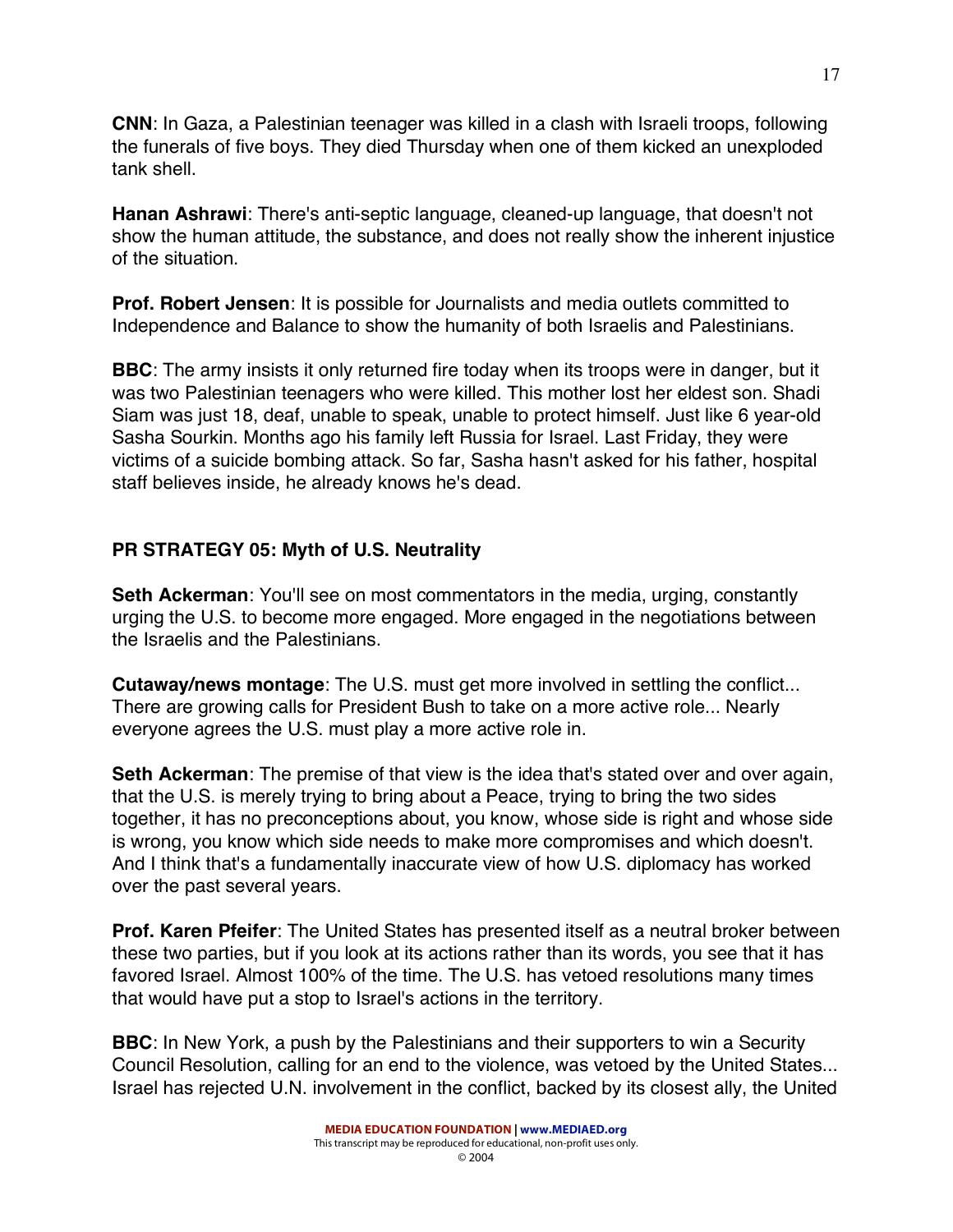States.

**Prof. Noam Chomsky**: The U.S. blocked diplomatic moves from the Arab States, from Europe, from the P.L.O., anything, because it just refused to accept this kind of diplomatic settlement. Well there's a name for that in the United States, it's called a Peace Process. What it actually is is the process by which the United States prevented peace.

**Cutaway/news montage**: The United States has struggled for decades with widely varying success and failure, to help ease this Mid-east conflict...

**Prof. Karen Pfeifer**: "The United States is a neutral broker between Israel and the Palestinians" is a cruel joke on both Palestinians and the Arab world at large. The United States has exercised its veto, many many times, in the Security Council. But perhaps worse than that is that it provides billions of dollars in aid to Israel, a lot of it military aid. And a lot of it in the most lethal possible form.

**Narrator**: American aid to Israel totals over \$6 billion per year. Israel receives \$3 billion in direct aid, 2/3 of which is military aid, intended for the purchase of American-made weapons. In addition, Israel receives \$3 billion in indirect aid. At least half of which is used for military ventures, such as subsidizing Israel's domestic armaments industry. Not included in this figure are other forms of military aid, such as weapons given to Israel free of charge including fighter planes and attack helicopters. Total U.S. aid, to Israel, since 1949, has amounted to more than \$100 billion. Making Israel, a country the size of New Jersey, the fourth most powerful military in the world. In possession of the largest fleet of F16 fighter planes outside the United States.

**BBC**: The International community says that better not mean more of this, the devastation caused by Israel's F16s. So Israel's tanks, missiles, helicopters and gun ships are no longer enough, now Ariel Sharon has used fighter planes. America supplied the planes, seen here in action in Lebanon.

**Sam Husseini**: The pipeline of violence is very much stamped Made in U.S.A. I'm the United States has been brokering an alleged Peace Process for how long? And what does the situation look like? I mean if peace were the obvious, genuine goal, it would be such a failure that it would've ended a long time ago. Clearly, in the name of peace, other things are going on here.

**Noam Chomsky**: Control over Middle-East oil will provide us with veto power. Over Japan, and other countries. They rely on Middle East oil. If we have our hand on the lever, we have veto power over what they do. These are techniques of world control and the source of an enormous profit and wealth, not just for the energy corporations.

**Prof. Karen Pfeifer**: The United States, at least the Bush Administration and its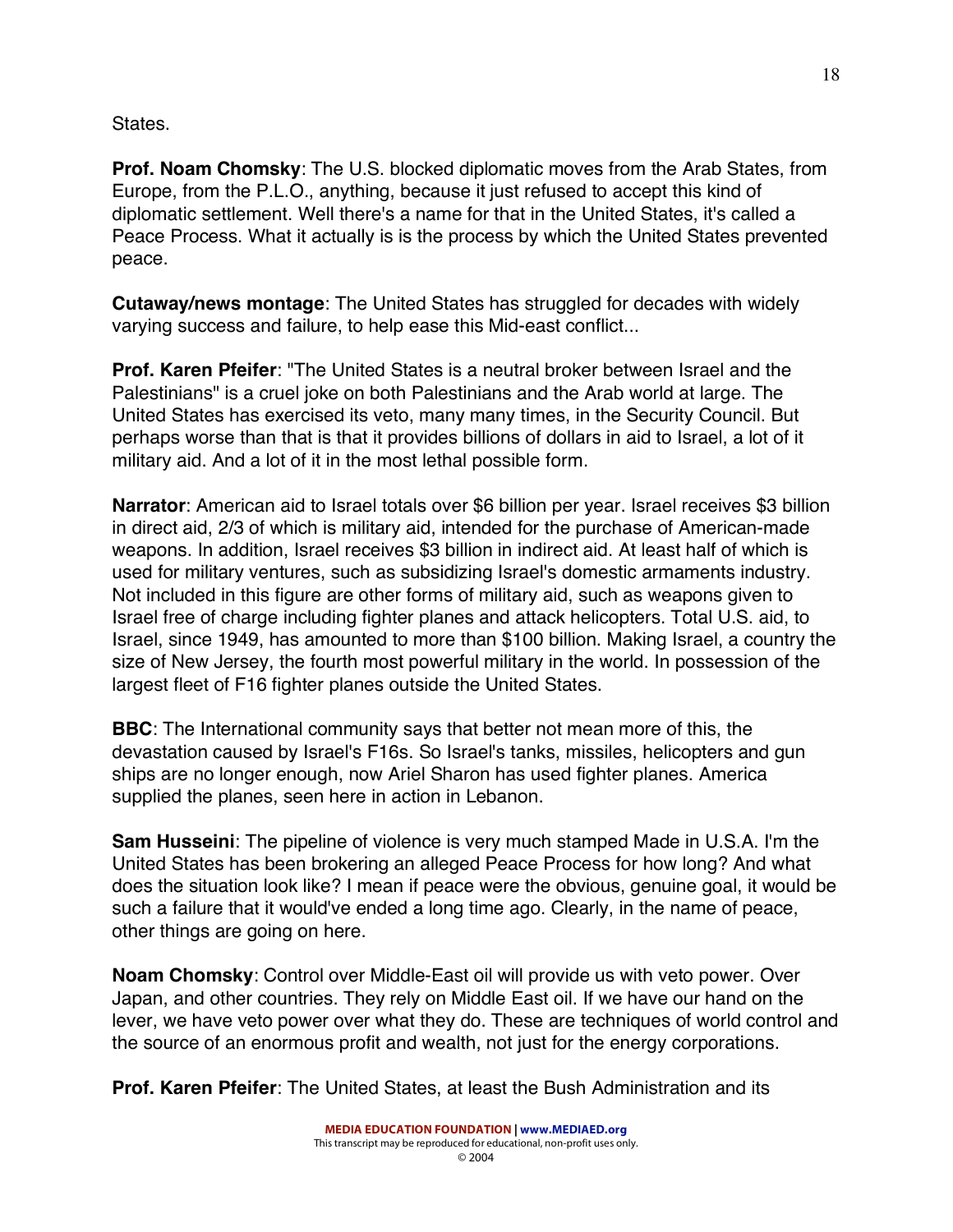strategists, have recognized that the E.U. and possibly Russia are potential competitors, and so being able to keep control of trade, investment, and the oil industry in a region that is very close to Russia, very close to Europe, this is a way for the United States to maintain its hegemony.

**Noam Chomsky**: There's a framework of State Policy that's been in place for about 30 years, of supporting Israel as a kind of base for projection of U.S. power in the region.

**Prof. Robert Jensen**: That support intensified under Clinton, intensified even more under the Bush Administration, with the rise to power of the Neo-Conservatives in the Defense Department, such as Paul Wolfowitz, Douglas Fieth, Donald Rumsfeld, and others like them.

**Robert Fisk**: Now, in effect, you have so many people close to Israel in the U.S. administration, I think Israel's in the White House.

**Cutaway/news montage**: This was the 6th meeting between Mr. Bush and Prime Minister Sharon. [Bush:] "Every time he comes I learn a lot. "

**Robert Fisk**: There's no difference any longer between U.S. policy in the Middle East and Israeli policy.

**Colin Powell**: All of us here tonight are brought together by a deep commitment to Israel's security, prosperity and freedom. And to the strongest possible relationship between Israel and the United States.

**Noam Chomsky**: the U.S. wants to make sure that Israel can control the situation by violence, as it does of course, and it will give the diplomatic cover given the military means.

**BBC**: Congress, which is very very strongly pro-Israeli at the moment, 94 votes to 2, was the way a resolution was passed in the Senate the other day wholeheartedly endorsing everything Israel is doing.

**Robert Fisk**: At no point, however, has the mainstream media, whether television or newspapers, confronted or challenged this issue in your country, in the United States.

**Seth Ackerman**: To find critical views in diplomacy, you really have to go beyond the American, the mainstream media. You can find very critical views in the British press, you can even find critical Israeli views in the Israeli press, but whereas there will be some criticisms at the margins, of details of how America conducts its diplomacy in the Middle East, you don't find a real alternative viewpoint in the mainstream media.

**Robert Fisk**: It is the last taboo subject in America. You can talk about Lesbians,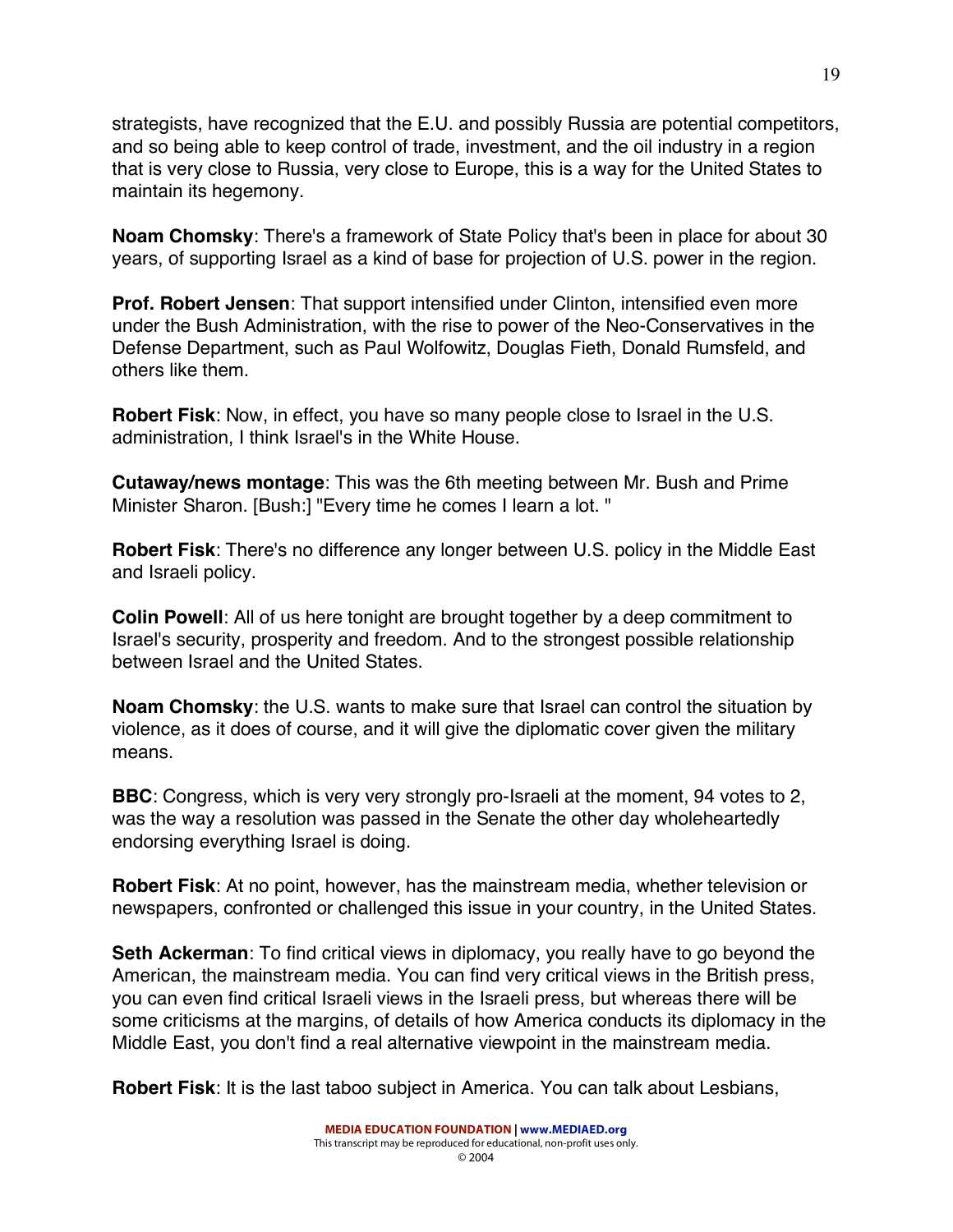Blacks, Gays, anything you want, but not America's relationship, or not any serious examination of America's relationship with Israel or what Israel is doing, be it almost always with American weapons.

**Prof. Robert Jensen**: U.S. journalists are enmeshed in symbiotic relationships with the powerful. Instead of being independent and critical, journalists are typically dependent on policy makers and unwilling to raise the crucial, critical questions. Rather than monitoring the game of power, most journalists are simply part of that game.

**Robert Fisk**: You only have to see the press conferences, Condoleezza Rice, George Bush, Donald Rumsfeld. It's all on first name.

#### **Cutaway**

Ari Fleischer: I'm happy to take your questions. Helen? Condoleezza Rice: Yeah, April? Ari Fleischer: David? Condoleezza Rice: Yes, Wendy? Ari Fleischer: John?

**Robert Fisk**: But the relationship between the American journalists, particularly television journalists, and the centers of power, has become incestuous. So close, because an argument couldn't cut you off from access to such a power. So close, that it is impossible any longer to convey what you know about the centers of power. All you can do is say what you think they mean and what you know they say. So what's the point of journalism?

# **PR STRATEGY 06: Myth of the Generous Offer**

**Narrator**: 1991 marked the beginning of a series of Peace Efforts. Of the most recent and well known, were the negotiations that took place in the summer of 2000 at Camp David, with then-President Bill Clinton, PLO Chairman Yassir Arafat, and former Israeli Prime Minister Ehud Barak. The aftermath of their breakdown is perhaps the clearest example of the Israeli PR Machine at work.

**Alisa Solomon**: There are two pieces of this narrative that the Israeli Propaganda Machine has been very effective in convincing everybody of. The first is that what happened at Camp David was that Barak made the most generous offer that any Israeli ever had or would make, Arafat answered with violence.

**Cutaway/news montage**: The charismatic crusader for a Palestinian homeland has rejected what many thought was the best peace deal he could get, and he's failed to stop the terror...In fact two years ago, Ehud Barak did lay it all out on the table. A Palestinian homeland, giving back over 90% of Jewish settlements, even a plan, which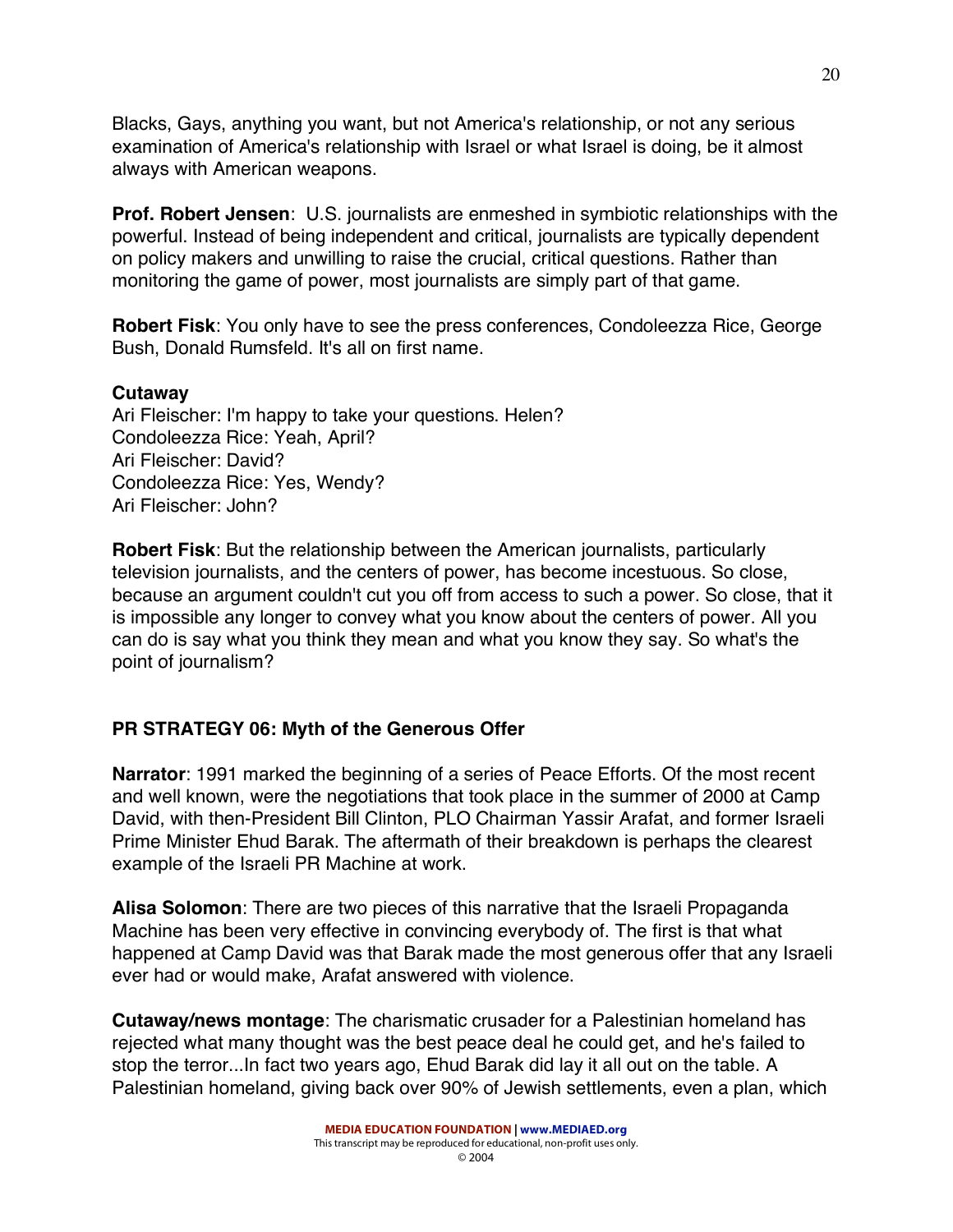divided Jerusalem.

**Rabbi Michael Lerner**: What was being offered to the Palestinians was an impossible deal that no Palestinian leader could have possible accepted.

**Hussein Ibish**: They proposed creating a Palestinian State in most of the West Bank and Gaza Strip, but this state was not going to have control over its borders, it was not going to have control over its air space, it was not going to have control of the only resource, natural resource, in that area, which were the major aquifers, and it was going to be bifurcated and criss-crossed by Israeli settlements and Israeli roads. So it was going to be broken up into at least four or five different pieces. It was a nominal Palestinian state within, effectively, a greater Israel.

**Sam Husseini**: It's as if the Palestinians have been put in the basement of their house and they might be allowed most of the rooms, but Israel gets to control all of the hallways and some of the rooms. So you wanna go from your living room to your bedroom? Then you've got to go through Israeli checkpoints. You know from your kitchen to your bathroom you've gotta go through an Israeli checkpoint. Well do you really control your house under that set of circumstances?

**Rabbi Michael Lerner**: It did not offer Palestinians unimpeded access to their holy sights, and it did not offer Palestinians any solution to the three million Palestinian refugees who live in these refugee camps under horrendous conditions.

**Toufic Haddad**: The occupation was not being dismembered, it was being made more efficient. It was being consolidated. Where Israel would maintain its strategic interests, whether it would be hilltops or water, whether it would be different agricultural things that they had interests in, and the Palestinians would have what was left, basically. And if they wanted to call it a state, they could call it a state. If they wanted to print postage stamps, they could print postage stamps. If they wanted to have a national anthem, feel free.

**Prof. Robert Jensen**: The second myth that the Israeli PR machine was able to spin was that Arafat, having rejected the deal of a lifetime, then incited the Intifada out of spite.

**Cutaway/News Montage**: The failure of these negotiations which the United States supported, in which the Israelis made serious offers, that the Palestinian leadership decided on a strategy of street fighting as a response.

**Seth Ackerman**: When this latest round of violence broke out, if you look at the editorials that ran in the big, American newspapers, they overwhelmingly said that the cause of the violence was Arafat's rejection of the Camp David accord, and they blamed the Palestinians, and they sided with Israel.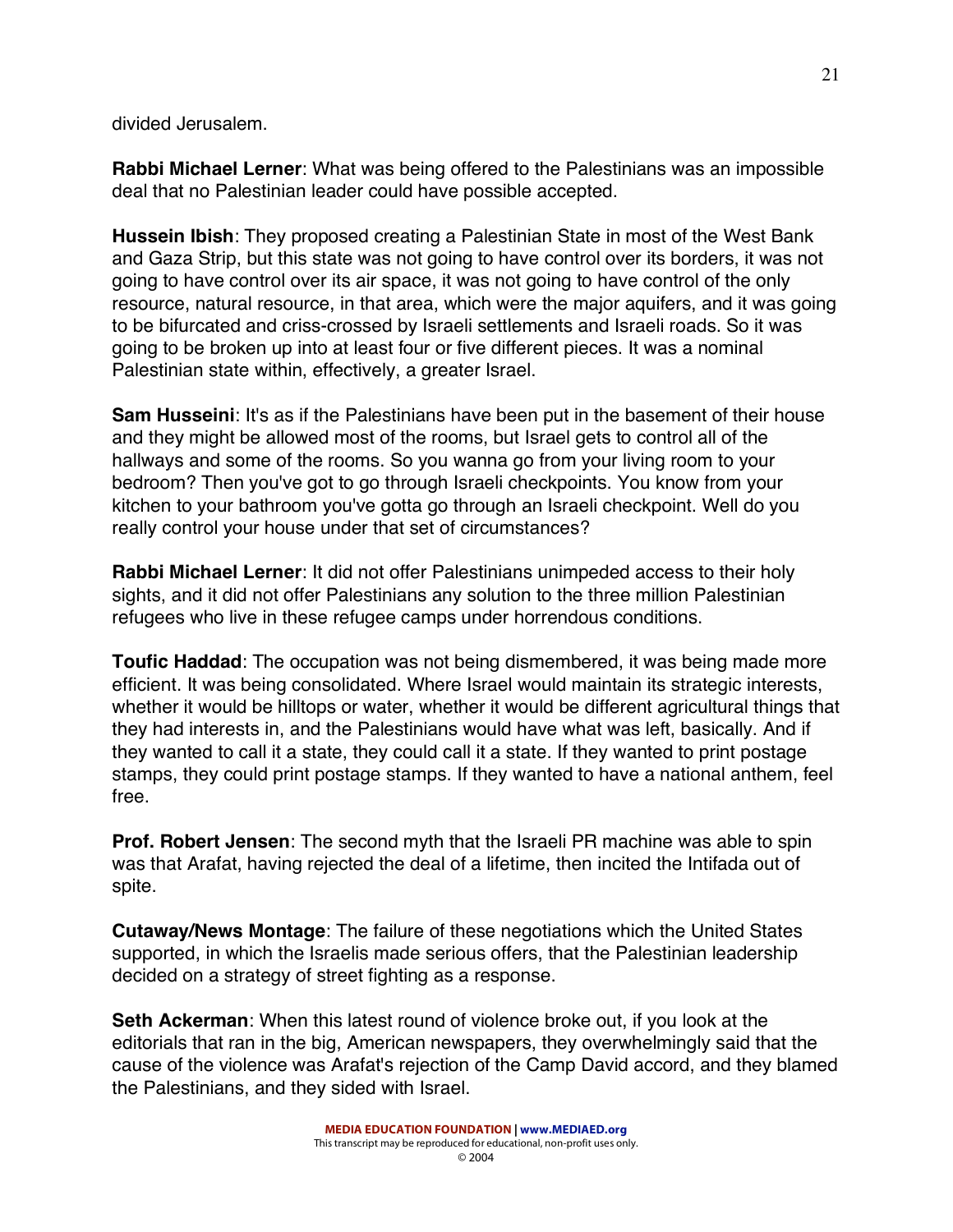**Rabbi Arik Ascherman**: This intifada had very little to do with Camp David. Because, on the ground, parallel to what the leaders were talking about who had become so many talking heads, as far as the average Palestinian was concerned. You had ongoing land expropriation. Tree uprooting. Road building. Settlements were being expanded at a quicker pace under Barak than they had been under Natanyahu. Unfair water allocation! Which many Palestinians in the summer and fall had approximately two hours of running water a week! When next-door, you could have a settlement with green lawns, and a swimming pool. So what are people supposed to think? Rightly or wrongly, to this set of people, this is not a "peace process." And even if it is, by the time it is concluded, everything is going to be gone, is gonna be expropriated. So what's in it for me?

**Narrator**: On September 28th, 2000, Ariel Sharon, then Israel's Defense Minister, sparked the Palestinian Intifada, with a provocative visit to a site in Jerusalem, holy to both Jews and Muslims. Surrounded by hundreds of riot police, Sharon strode onto the contested sacred site as a demonstration of Israel's control of the area. Sharon was met with protests from Palestinians, who began hurling rocks at police, and who then stormed the holy site. Israeli riot police fired tear gas and rubber bullets at the protesters. The rioting quickly spread to other parts of East Jerusalem, and to Ramalah in the West Bank. Dozens, both Israelis and Palestinians, were injured. The Palestinian Intifada had begun.

# **PR STRATEGY 07: Marginalized Voices**

**Narrator**: Public Relations works not only by controlling the content of media reports, but also by making sure that some voices are never heard. The marginalization of the Israeli Peace Movement in the American media is an example of how this works.

**Seth Ackerman**: It's been the point of view of the Israeli Peace Movement that for years the fundamental cause of the conflict is the Israeli Occupation of Palestinian Land. And the Settlement Policies. But that view is considered in the United States something that is extremely marginal, that you rarely see that view put forward in the American media.

**Gila Svirsky**: We, in the Women's Peace camp in Israel, organized a mass vigil of women in black, and a mass march through the streets of Jerusalem. 2,000 women strong, both Israelis and Palestinians. Can you picture that dramatic moment? 2,000 women dressed in black, marching down the streets of Jerusalem, to the walls of the old city, where we hung banners from the walls of the old city, saying "peace" in three languages, Hebrew, Arabic, and English. And guess what? It didn't get into the media.

**Prof. Neve Gordon**: That's not the kind of image that the media wants to create because then all these images of Jews and Arabs working together, of Palestinians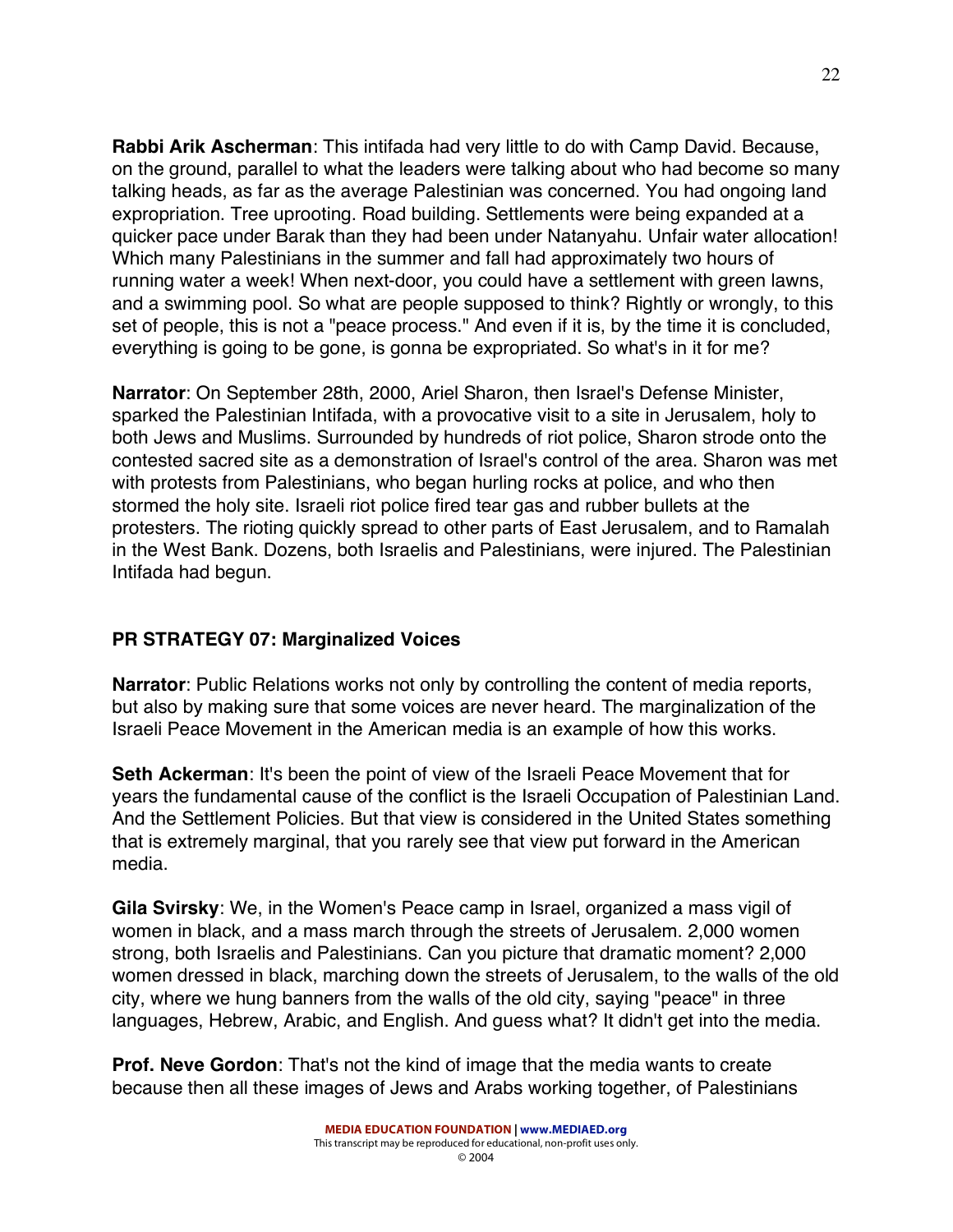wanting peace, would create a kind of dissonance. It would contradict the message that the media has been giving us for years and years. Then how do you explain it? You can't explain it.

**Narrator**: One of the major groups working for peace inside the occupied territories that has not received coverage in the United States is the Israeli Committee Against House Demolitions. The committee's work has attracted a range of Israelis committed to peace, including Israeli soldiers.

**Major Stav Adivi**: Our role is to go over there, and to rebuild Palestinian homes, as a constructive way of resisting occupation. We're going to a Palestinian village and we're standing shoulder-to-shoulder, hand-to-hand, with Palestinian people, who wish to have peace with Israelis. And that way a lot of Palestinians are seeing that there are other Israelis. Not the one who demolishes, but others who are rebuilding. And it keeps a flame of hope for a better future.

**Narrator**: In January 2001, 53 Israeli Reserve officers in the Israeli Defense Force publicly refused to serve beyond the 1967 borders. They signed a petition stating they would not serve in the Occupied Territories "in order to dominate, expel, starve and humiliate an entire people." Since then, hundreds of Israeli Officers and soldiers have joined the movement Courage to Refuse. For their refusal, they have paid a heavy price, including serving jail time, and labeled "traitors."

**Major Stav Adivi**: I am an Israeli Patriot, we are an Israeli Patriot, I served more than 25 years in the Israeli army as a major in the IDF. All of us were volunteering to their service in dangerous places, and we earned the right to say that the occupation doesn't serve the security of Israel. And we're doing it from our stand as specialists on Military jobs. We're the military. We know what provides security, and we paid with out time and our energy, some of us paid with our blood in order to keep Israel safe. And if, from our point of view, as patriots, as Zionists, as officers in the Israeli army, we're saying that the occupation has nothing to do with security. We have the right to say it.

**Narrator**: There are many American Jews who also believe it is their right to speak out against the occupation. Included among them are Jewish-American rabbis. For their refusal to keep silent, they too suffered threats, and intimidation.

**Rabbi Michael Lerner**: One part of that intimidation has been to say that any Jew who raises criticisms about a current Israeli policy is a "self-hating Jew." But on the contrary, my criticisms and Tikkun Magazines criticisms of Israeli policy flow directly from our commitment to Judaism and our love for the Jewish tradition and our insistence that it be taken seriously, not just as a bunch of empty words, but as a set of principles that we really take seriously and believe in!

**Prof. Robert Jensen**: Israeli Public Relations machine knows that if the views and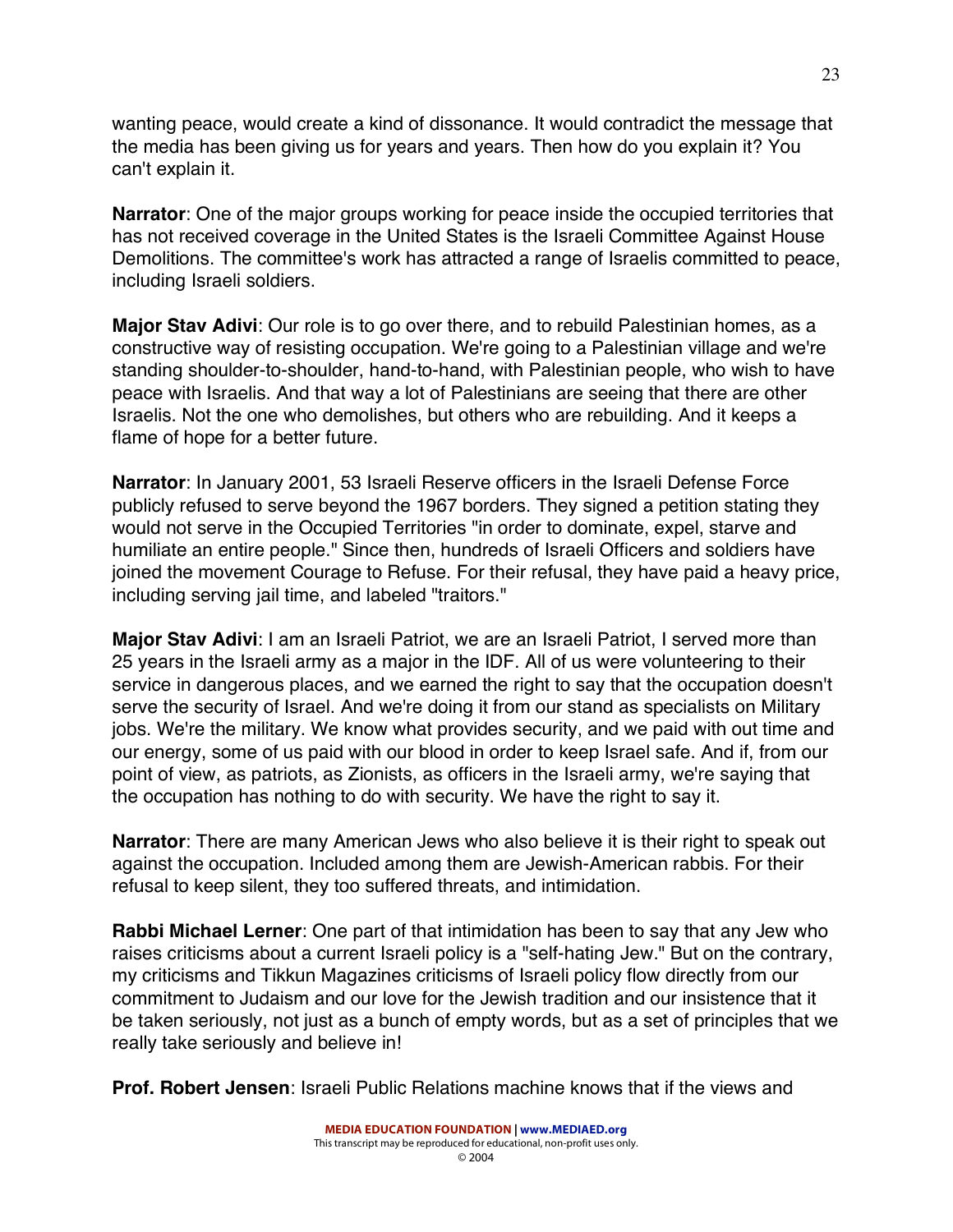voices of Jews who disagree with its policies were to become public, it would be impossible to maintain the lie that any criticism of Israel is by definition anti-Semitic. In fact the accusation of anti-Semitism has been Israel's most effective strategy in silencing dissent. And American journalists in particular have been targets of this tactic.

**Robert Fisk**: Any environment in which journalists or any person steps forward and starts making serious criticism of Israel, of America's relationship with Israel, the unconditional support for Israel, the failure for any serious pressure to be put upon Israel by the United States to prevent the building of further settlements for Jews and Jews only on Arab land. Any suggestion that the war between the Israelis and the Palestinians is a colonial war will be met by a deafening chorus of accusations, slanderous and lying though they are, that the person who brings up that subject is in some form an anti-Semite or racist. And this shall remain the constant weapon that is used.

**Prof. Robert Jensen**: That fact that anti-Semitism is alive and well in the world today makes it all the more important to differentiate between real anti-Semitism, which needs to be opposed and condemned in its own right, and its misuse as a PR strategy. Trying to scare people into silence by conflating any criticism of Israeli policies with anti-Semitism in fact detracts from the very real threat that anti-Semitism does pose.

**Robert Fisk**: Because there are anti-Semites in the world, there are racists, and if this continued campaign of abuse against decent people, trying to shut them up by falsely accusing them of anti-Semitism continues, the word "anti-Semitism" will become respectable. And that is a great danger. And the really bad guys, and they're around, they are people who want to burn Synagogues just like there are people who want to burn Mosques, they'll start coming into their own.

# **Is Peace Possible?**

**Narrator**: Through its unconditional support for Israel, the American government has become one of the biggest obstacles to achieving peace. Consequently, the struggle for peace and justice in the Middle East will have to be waged here in the United States.

**Noam Chomsky**: Because the Unites States has primary responsibility for this. There's nothing either anti-Semitic or of being a self-hating Jew in condemning U.S. policies which underlie massive atrocities. And have been blocking a peaceful settlement. They've led the world pretty close to war, nuclear war, several times. These are things we ought to be concerned about. I mean, what Israel does, it's for them to worry about. What we do, is for us to worry about.

**Sam Husseini**: Americans need to wake up. And find out what's happening in their name throughout the world. They have a responsibility if they pretend to live in a